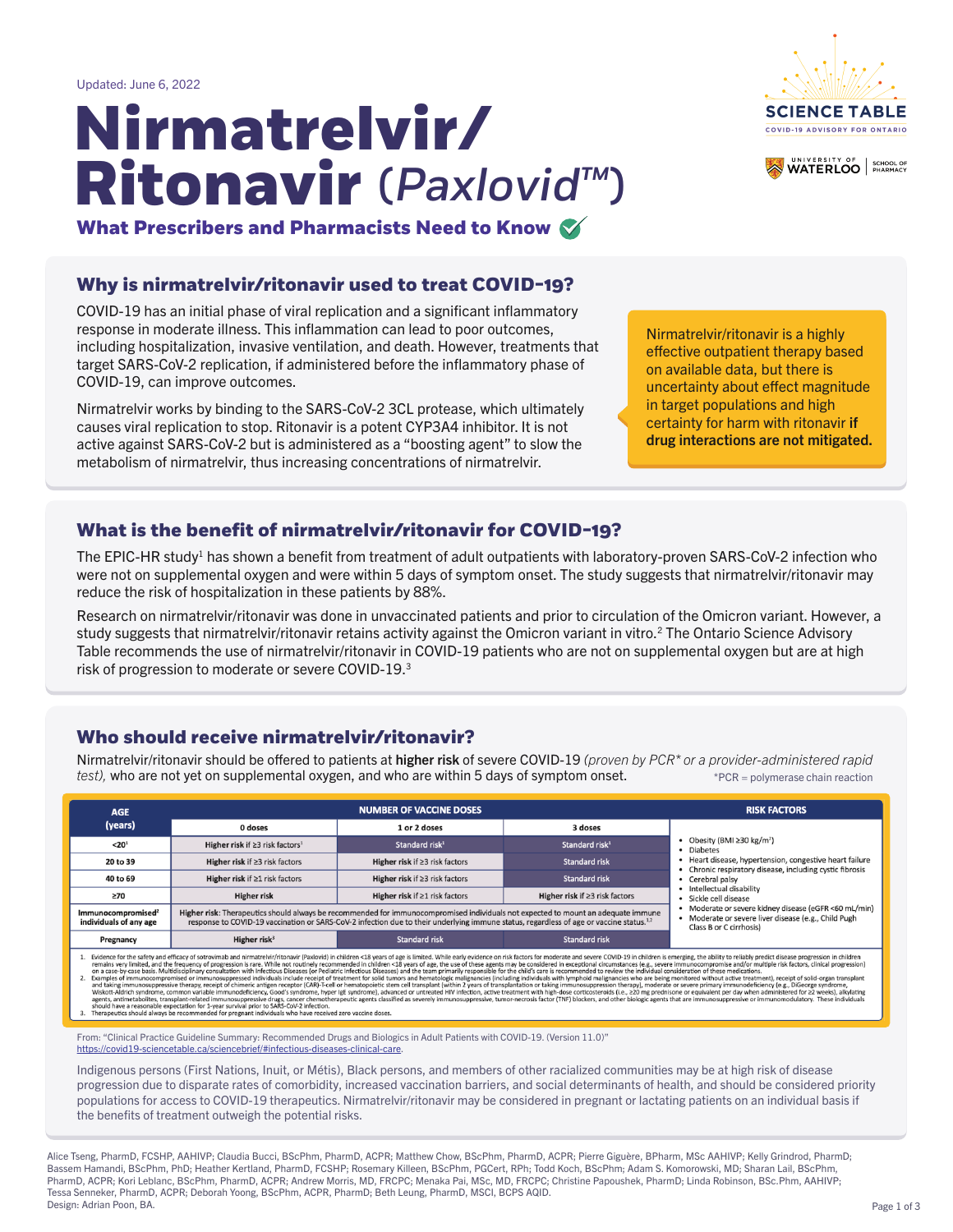- **1** Paxlovid consists of 2 drugs packaged together:
	- $\circ$  Nirmatrelvir (pink) 150 mg tablet
	- $\circ$  Ritonavir (white) 100 mg tablet
- **2** Each carton contains 5 blister cards. One blister card is used each day. The full course of treatment is 5 days.
- **3** Take 2 pink tablets of nirmatrelvir and 1 white tablet of ritonavir (3 tablets total) together at the same time, once in the morning and once in the evening for 5 days (i.e., 6 tablets per day).
	- Nirmatrelvir/ritonavir may be taken with or without food.

### **How do I dose nirmatrelvir/ritonavir for treatment of COVID-19?**

### **What drug interactions should I consider before prescribing nirmatrelvir/ritonavir?**

## **What if my patient is taking a drug that interacts with nirmatrelvir/**

Day 1: Nirmatrelvir 300 mg and ritonavir 100 mg Days 2-5: Nirmatrelvir 150 mg and ritonavir 100 mg once daily.

- $\triangle$  If the patient is taking or has taken a CYP3A4 enzyme inducer in the last 14 days (e.g., certain anticonvulsants, antineoplastics, a rifamycin, St. John's wort): Do NOT prescribe nirmatrelvir/ ritonavir.
- few days to dissipate after completion of therapy.
- Ritonavir and nirmatrelvir are both CYP3A4 substrates.  $\bullet$
- Nirmatrelvir/ritonavir is contraindicated in patients  $\bullet$ taking drugs that are:
	- Highly metabolized by CYP3A4 where elevated concentrations can be life-threatening.
	- Potent CYP3A4 inducers which may reduce the effectiveness of nirmatrelvir/ritonavir and contribute to the development of drug resistance.
- **ritonavir is a potent inhibitor of CYP3A4 isoenzyme <b>ritonavir?**  $\bullet$ and various drug transporters (e.g., P-glycoprotein).
	- Onset of ritonavir inhibition is rapid and takes a

Common side effects of nirmatrelvir/ritonavir are generally mild and can include dysgeusia (taste disturbance), diarrhea, hypertension, myalgia, vomiting and headache.

Not many people have taken this drug, and it is still being studied - so it is possible that all the side effects are not yet known, or that rare, but serious side effects may happen.

Nirmatrelvir 150 mg and ritonavir 100 mg taken together orally BID x 5 days.

#### <u>eGFR < 30 mL/min: 4</u>

Or visit: **W** https://covid-vaccine.canada.ca/info/pdf/paxlovid-pm-en.pdf

Dialysis: Give after dialysis.

If dialysis and weight <40 kg: Nirmatrelvir 150 mg and ritonavir 100 mg q48h x 3 doses; give after dialysis.

Severe hepatic impairment (Child-Pugh Class C): Nirmatrelvir/ritonavir is not recommended.

 $\mathbf{F}$ eGFR = estimated glomerular filtration rate

#### **Special Dosing Considerations:**

### <u>eGFR<sup>†</sup> 30 to 59 mL/min:</u>

<sup>4</sup> Ontario Renal Network. COVID-19 Supplemental Clinical Guidance #4: Nirmatrelvir/Ritonavir (Paxlovid) Use in Patients With Advanced Chronic Kidney Disease and Patients on Dialysis with COVID-19. Published April 13, 2022. https://www.ontariohealth.ca/sites/ontariohealth/files/2022-04/PaxlovidClinicalGuide.pdfv

### **What if my patient is taking therapy for human immunodeficiency virus (HIV)?**

Patients taking ritonavir or cobicistat for HIV therapy should continue their complete antiretroviral regimen at usual dosing while taking nirmatrelvir/ritonavir.

Nirmatrelvir/ritonavir has many drug interactions. See page  $3 \rightarrow$ 

- $\blacktriangle$  If the patient takes an interacting drug with a long plasma half-life and narrow therapeutic window (e.g., certain antiarrhythmics, antipsychotics, antineoplastics), the interacting drug will persist in the body after the last dose and may still interact with nirmatrelvir/ritonavir: Do NOT prescribe nirmatrelvir/ritonavir even if the interacting drug can be held.
- If the patient takes an interacting drug that can be held, hold the drug starting the first day of nirmatrelvir/ritonavir therapy, and resume 2 days after the last dose of nirmatrelvir/ritonavir treatment.
- A specialist prescriber or pharmacist may be able to help adjust the dose or dosing interval, replace the drug with an alternative agent, manage side effects, and guide therapeutic drug monitoring.

### **What side effects should I be aware of?**

### **[Paxlovid product monograph](https://covid-vaccine.canada.ca/info/pdf/paxlovid-pm-en.pdf)**

 $\Gamma$ <sup>7</sup>

<sup>&</sup>lt;sup>2</sup> [Vangeel L, Chiu W, De Jonghe S, Maes P, et al. Remdesivir, Molnupiravir and Nirmatrelvir remain active against SARS-CoV-2 Omicron and other variants of concern.](https://pubmed.ncbi.nlm.nih.gov/35085683/) Antiviral Res. 2022;198:105252. doi: 10.1016/j.antiviral.2022.105252.

<sup>&</sup>lt;sup>3</sup> Ontario COVID-19 Science Advisory Table. Clinical Practice Guideline Summary: Recommended Drugs and Biologic in Adult Patients with COVID-19. (Version 11.0). Published April 11, 2022. https://covid19-sciencetable.ca/sciencebrief/#infectious-diseases-clinical-care.

<sup>&</sup>lt;sup>1</sup> [Hammond J, Leister-Tebbe H, Gardner A, Abreu P et al. Oral Nirmatrelvir for High-Risk, Nonhospitalized Adults with Covid-19.](https://www.nejm.org/doi/full/10.1056/NEJMoa2118542) NEJM. doi: 10.1056/NEJMoa2118542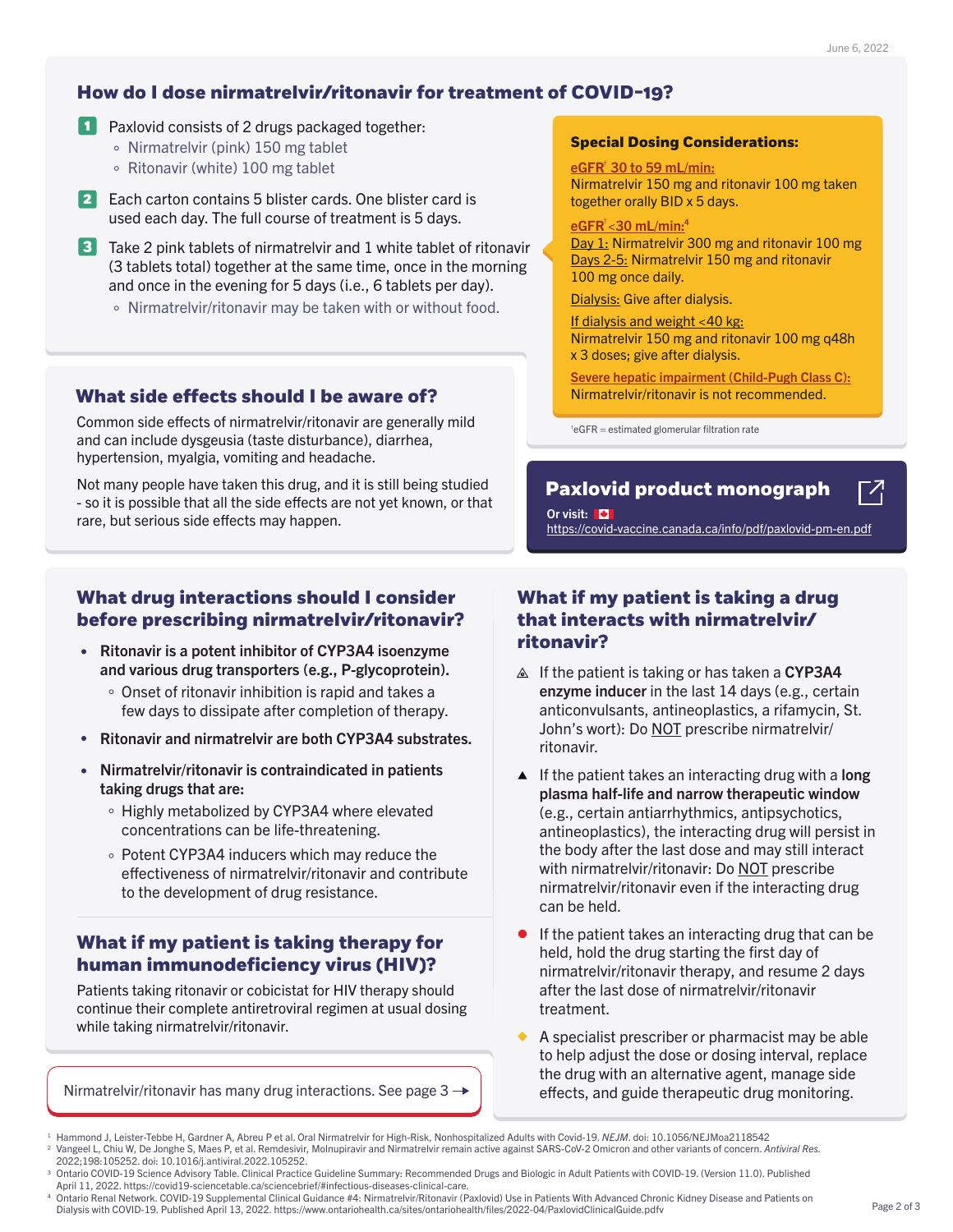This is not an exhaustive list. Consultation with a pharmacist who can obtain a complete medication, recreational, and natural health product history from the patient is recommended prior to prescribing nirmatrelvir/ritonavir.

### <span id="page-2-0"></span>**Nirmatrelvir/Ritonavir (***Paxlovid***) Drug Interactions:**

† ED = erectile dysfunction ‡ PAH = pulmonary arterial hypertension

- 
- $\vee$  Bupropion
- Buspirone (*Buspar*)
- Carbamazepine (*Tegretol*)
- Ceritinib (*Zykadia*)  $\blacklozenge$
- **Cisapride**
- Citalopram
- Clarithromycin
- $\triangleleft$  Clomipramine
- **Clonazepam**
- Clopidogrel (*Plavix*)
- **Clorazepate**
- Clozapine (*Clozaril*)
- Cobimetinib (*Cotellic*)
- Colchicine in renal/hepatic impairment
- Cyclosporine (*Neoral*)  $\blacklozenge$
- Dabigatran  $\blacklozenge$
- Dabrafenib (*Tafinlar*)
- Dasatinib (*Sprycel*)  $\blacklozenge$
- Dexamethasone, high dose  $\blacklozenge$
- Diazepam (*Valium*)
- Digoxin ◆
- Diltiazem (*Tiazac, Cardizem*)
- 
- Fentanyl (*Duragesic*)
- ▲ Flecainide
- $\blacktriangleright$  Fluoxetine
- Flurazepam
- $\blacktriangleright$  Fluvoxamine
- Fostamatinib (*Tavalisse*)
- $\blacktriangleright$  Fusidic acid, topical
- **Glecaprevir/Pibrentasvir** (*Maviret*)
- ◆ Hydrocodone
- Ibrutinib (*Imbruvica*)
- $\blacktriangleright$  Imipramine
- $\blacktriangleright$  Itraconazole
- $\blacktriangleright$  Ketoconazole
- ◆ Lamotrigine
- Lomitapide (*Juxtapid*)
- Lorlatinib (*Lorbrena*)
- Lovastatin  $\bullet$
- Lurasidone (*Latuda*)
- $\blacktriangleright$  Maprotiline
- $\blacktriangleright$  Maraviroc
- Meperidine (*Demerol*)
- $\blacktriangleright$  Methamphetamine
- 
- ▲ Pimozide
- ▲ Primidone
- ▲ Propafenone
- Quetiapine (*Seroquel*)
- ▲ Quinidine
- **Quinine**
- $\blacktriangleright$  Raltegravir
- Ranolazine (*Corzyna*)
- Rifabutin
- $\triangle$  Rifampin
- ▲ Rifapentine
- Risperidone (*Risperdal)*, oral
- ▲ Risperidone, long-acting injection (*Risperdal Consta*)
- Rivaroxaban (*Xarelto*)
- Rosuvastatin (*Crestor*)
- Salmeterol (*Serevent, Advair*)
- $\blacktriangleright$  Sertraline
- Sildenafil for ED† (*Viagra*)
- Sildenafil for PAH‡ (*Revatio*)
- 
- $\blacklozenge$  Tramadol
- Triazolam (*Halcion*)
- $\blacktriangleright$  Trimipramine
- Vardenafil (*Levitra*) for ED†
- ▲ Vardenafil (*Levitra*) for PAH<sup>‡</sup>
- Venetoclax (*Venclexta*)
- $\vee$  Venlafaxine
- Verapamil
- Vinblastine
- Vincristine
- ◆ Voriconazole
- Warfarin
- Ziprasidone (*Zeldox*)
- Zolpidem (*Sublinox, Ambien*)
- Zopiclone (*Imovane*)

This document is intended for use by experienced clinicians, including prescribers and pharmacists. The information is not intended to replace sound professional judgment in individual situations, and should be used in conjunction with other reliable sources of information. Clinicians should always consider the risk/benefit profile for their individual patient, discuss these risks with the patient or caregiver before initiating therapy, and closely monitor for treatment benefit and adverse effects.

| <b>Symbol</b>                       | <b>Severity</b>                                             | <b>Recommendation</b>                                               | <b>Rationale</b>                                                                                                                         |                                                                                                                                                                                 |
|-------------------------------------|-------------------------------------------------------------|---------------------------------------------------------------------|------------------------------------------------------------------------------------------------------------------------------------------|---------------------------------------------------------------------------------------------------------------------------------------------------------------------------------|
|                                     | Contraindicated                                             | Use alternative COVID agent.                                        |                                                                                                                                          | Stopping the drug will not mitigate the interaction (e.g., prolonged half-life,                                                                                                 |
| $\sqrt{\bullet}$                    | <b>Contraindicated (use</b><br>within past 14 days)         | Do not use nirmatrelvir/ritonavir.                                  | narrow therapeutic index, prolonged enzyme-inducing effects which may<br>risk of serious toxicity.                                       | decrease effectiveness of nirmatrelyir/ritonavir). Do not coadminister due to                                                                                                   |
|                                     | Do not coadminister                                         | Hold and restart 2 days after<br>completing nirmatrelvir/ritonavir. | of serious toxicity.                                                                                                                     | Significant $\uparrow$ in drug concentrations expected. Do not coadminister due to risk                                                                                         |
|                                     | Caution                                                     | Therapy modification required<br>(see Appendix).                    | safely held or dose-adjusted and closely monitored (see Appendix). Expert<br>consultation may be useful.                                 | Significant $\uparrow/\downarrow$ in drug concentrations expected, which may lead to serious<br>toxicity or impaired efficacy. Only coadminister if the interacting drug can be |
|                                     | Drug interaction not<br>likely to be clinically<br>relevant | Continue with standard dosing.                                      | anticipated (e.g., minimal impact on certain metabolic pathways, wide<br>therapeutic index, and short course of nirmatrelvir/ritonavir). | Although mentioned in the monograph, clinically relevant interaction is not                                                                                                     |
|                                     | Abemaciclib (Verzenio)                                      | Divalproex                                                          | $\blacktriangleright$ Metoprolol                                                                                                         | • Silodosin (Rapaflo)                                                                                                                                                           |
| • Alfuzosin ( <i>Xatral</i> )       |                                                             | Dofetilide                                                          | • Midazolam, oral                                                                                                                        | • Simvastatin                                                                                                                                                                   |
|                                     | Alprazolam ( <i>Xanax</i> )                                 | Dronabinol                                                          | △ Mitotane (Lysodren)                                                                                                                    | • Sirolimus ( <i>Rapamune</i> )                                                                                                                                                 |
| ▲ Amiodarone                        |                                                             | Dronedarone (Multaq)                                                | $\blacklozenge$ Modafinil                                                                                                                | ▲ Sonidegib (Odomzo)                                                                                                                                                            |
| $\blacktriangleright$ Amitriptyline |                                                             | Edoxaban ( <i>Lixiana</i> )                                         | • Neratinib ( <i>Nerlynx</i> )                                                                                                           | △ St. John's wort ( <i>Hypericum</i>                                                                                                                                            |
|                                     | Amlodipine (Norvasc)                                        | Elagolix (Orilissa)<br>$\blacklozenge$                              | $\blacklozenge$ Nifedipine                                                                                                               | <i>perforatum</i> )                                                                                                                                                             |
|                                     | △ Apalutamide (Erleada)                                     | Encorafenib ( <i>Braftovi</i> )                                     | $\blacklozenge$ Nilotinib ( <i>Tasigna</i> )                                                                                             | • Tacrolimus (Prograf, Advagraf,                                                                                                                                                |
|                                     | Apixaban ( <i>Eliquis</i> )                                 | △ Enzalutamide                                                      | • Nitrazepam ( <i>Mogadon</i> )                                                                                                          | Envarsus)                                                                                                                                                                       |
|                                     | Aripiprazole (Abilify), oral                                | Ergot alkaloids (e.g.,                                              | $\blacktriangleright$ Nortriptyline                                                                                                      | $\blacklozenge$ Tadalafil for ED <sup>†</sup> ( <i>Cialis</i> )                                                                                                                 |
|                                     | Atorvastatin (Lipitor)                                      | dihydroergotamine,                                                  | <b>△</b> Oxcarbazepine                                                                                                                   | $\blacktriangle$ Tadalafil for PAH <sup><math>\ddagger</math></sup> ( <i>Adcirca</i> )                                                                                          |
| $\blacktriangleright$ Atovaguone    |                                                             | ergonovine)                                                         | ◆ Oxycodone ( <i>Percocet</i> ,                                                                                                          | • Tamsulosin ( <i>Flomax</i> )                                                                                                                                                  |
|                                     | ▲ Bosentan ( <i>Tracleer</i> )                              | △ Eslicarbazepine                                                   | OxyNEO)                                                                                                                                  | ▲ Tepotinib (Tepmetko)                                                                                                                                                          |
|                                     | • Bosutinib ( <i>Bosulif</i> )                              | Ethinyl estradiol                                                   | $\blacktriangleright$ Paroxetine                                                                                                         | $\blacktriangleright$ Theophylline                                                                                                                                              |
|                                     | Brexpiprazole (Rexulti)                                     | Everolimus (Certican)                                               | <b>△</b> Phenobarbital                                                                                                                   | • Ticagrelor ( <i>Brilinta</i> )                                                                                                                                                |
| $\vee$ Budesonide                   |                                                             | Felodipine                                                          | <b>△</b> Phenytoin ( <i>Dilantin</i> )                                                                                                   | $\blacktriangledown$ Timolol                                                                                                                                                    |

#### $\Box$ **Liverpool's COVID-19 [Interaction Checker](https://www.covid19-druginteractions.org/)**

 $\Box$ **University Health Network & Kingston Health Sciences Centre [Paxlovid-Oncology DDI](https://www.antimicrobialstewardship.com/paxlovid-ddi-oncology)**

https://www.covid19-druginteractions.org/

https://www.antimicrobialstewardship.com/paxlovid-ddi-oncology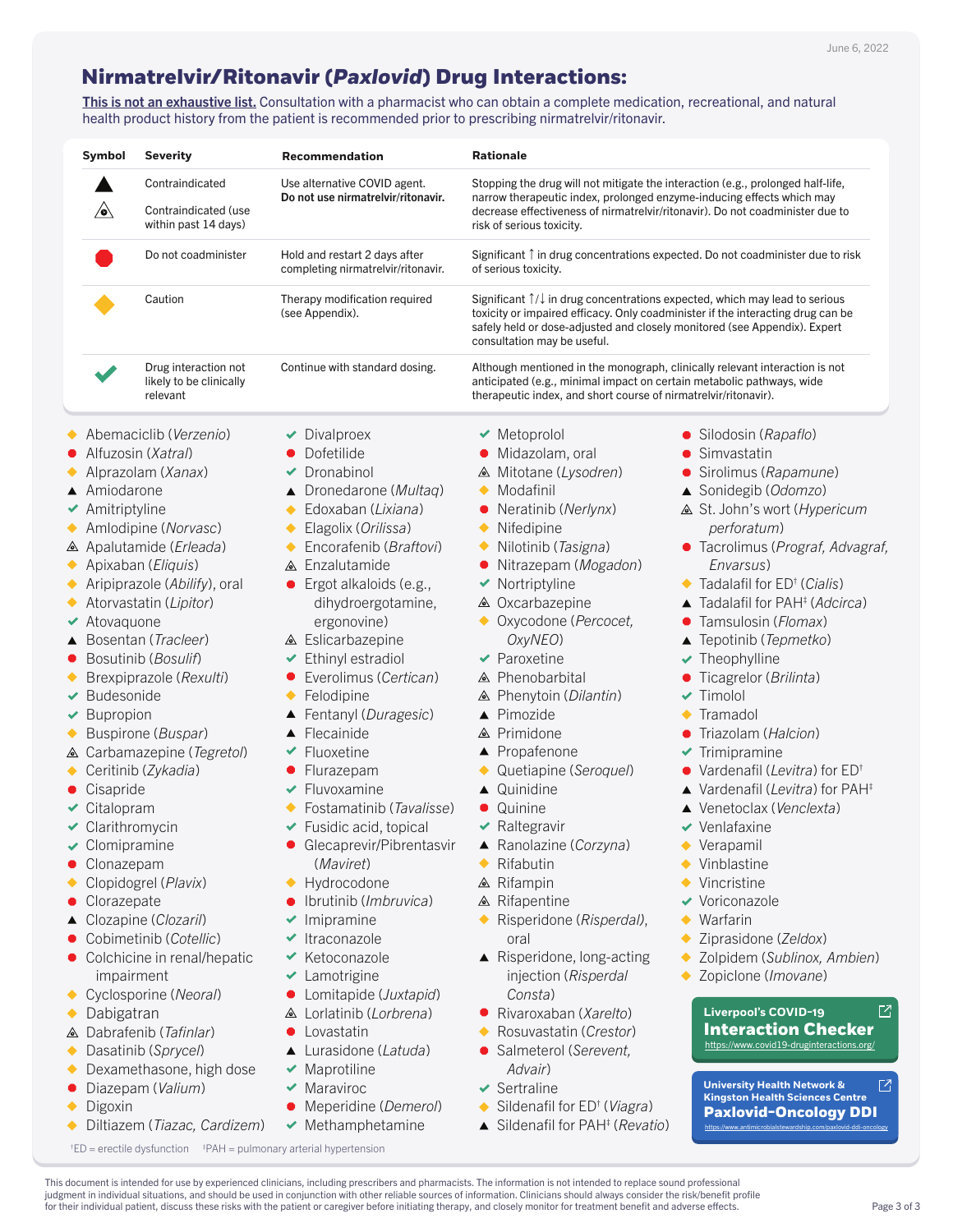## **Appendix:** Nirmatrelvir/ritonavir (*Paxlovid*) Drug Interactions

| <b>Drug</b>               | <b>Recommendation</b>                                                                                                                                                                                                                            | <b>Comments</b>                                                                                                                                                    |
|---------------------------|--------------------------------------------------------------------------------------------------------------------------------------------------------------------------------------------------------------------------------------------------|--------------------------------------------------------------------------------------------------------------------------------------------------------------------|
| Abemaciclib<br>(Verzenio) | Hold and restart 2 days after completing nirmatrelvir/ritonavir.<br>Alternatively, for patients who have not previously had dose<br>reduction for toxicity, consider a dose reduction to 50 mg<br>once daily with close monitoring for toxicity. | Decisions to hold or dose-adjust should be made<br>in conjunction with the patient's oncologist.                                                                   |
|                           |                                                                                                                                                                                                                                                  | Cyclin-dependent kinase inhibitors are generally<br>held for acute infection. Abemaciclib AUC<br>increased over 3-fold when coadministered with<br>clarithromycin. |
| Alfuzosin (Xatral)        | Hold and restart 2 days after completing nirmatrelvir/ritonavir.                                                                                                                                                                                 | Alfuzosin AUC increased 3-fold when                                                                                                                                |
|                           | Alternatively, may consider giving every other day in patients<br>with heightened risk of urinary retention. Monitor for<br>hypotension.                                                                                                         | coadministered with ketoconazole 400 mg.                                                                                                                           |
| Alprazolam (Xanax)        | Hold and restart 2 days after completing nirmatrely intritionavir.                                                                                                                                                                               | Alprazolam AUC increased 148% and half-life                                                                                                                        |
|                           | Alternatively, reduce alprazolam dose by at least 50% and<br>monitor for increased effects.                                                                                                                                                      | increased from 13 to 30 hours when<br>coadministered with ritonavir 200 mg x 4 doses.                                                                              |
| Amlodipine<br>(Norvasc)   | Reduce amlodipine dose by 50% or take dose every other day.<br>Restart usual dose 2 days after completing nirmatrelvir/ritonavir.                                                                                                                | Amlodipine AUC increased 2-fold when<br>coadministered with indinavir/ritonavir or                                                                                 |
|                           | Monitor blood pressure. May consider continuing with usual<br>dosing in patients at low risk of bradycardia or hypotension.                                                                                                                      | paritaprevir/ritonavir.                                                                                                                                            |

There is limited drug interaction data for nirmatrelvir/ritonavir (which is a potent CYP3A4/P-glycoprotein inhibitor). Most potential interactions listed below are based on known/anticipated effects with ritonavir alone or with other protease inhibitors. In some instances, pharmacokinetic interaction data for other potent CYP3A4 inhibitors (e.g., clarithromycin, ketoconazole) are included in this table to help predict the potential extent of an interaction effect with nirmatrelvir/ritonavir.

#### General recommendation:  $\bullet \blacklozenge$

This document is intended for use by experienced clinicians, including prescribers and pharmacists. The information is not intended to replace sound professional judgment in individual situations, and should be used in conjunction with other reliable sources of information. Clinicians should always consider the risk/benefit profile for their individual patient, discuss these risks with the patient or caregiver before initiating therapy, and closely monitor for treatment benefit and adverse effects.

**June 6, 2022.** This document will be updated as more information becomes available.

### Guiding principles for managing drug interactions categorized as  $\bullet$  and  $\bullet$ .

Recommendations in this appendix are based on Canadian product monographs, the [Liverpool COVID-19 Drug Interactions Database](https://www.covid19-druginteractions.org/) (University of Liverpool, 2022), [Lexi-Interact Online Database](http://webstore.lexi.com/Information/Product-Information/Lexi-Interact-Fields) (Hudson OH, Wolters Kluwer, 2022), and additional references as noted.

#### **Disclaimer**

This document is intended for use by experienced clinicians, including prescribers and pharmacists. The information is not intended to replace sound professional judgment in individual situations, and should be used in conjunction with other reliable sources of information. Clinicians should always consider the risk/benefit profile for their individual patient, discuss these risks with the patient or caregiver before initiating therapy, and closely monitor for treatment benefit and adverse effects.

Hold the interacting drug for one week (i.e., beginning on the first day of nirmatrelvir/ritonavir and resuming two days after completing nirmatrelvir/ritonavir).

*Ritonavir inhibition is not immediately reversible.*

Neither the Ontario COVID-19 Science Advisory Table, the University of Waterloo, nor the authors and their respective institutions are responsible for deletions or inaccuracies in information or for claims of injury resulting from any such deletions or inaccuracies. Mention of specific drugs, drug doses, or drug combinations within this document does not constitute endorsement by the Ontario COVID-19 Science Advisory Table, the University of Waterloo, or the authors and their respective institutions.

This document is intended to complement (but is separate from) the Ontario COVID-19 Science Advisory Table Drugs and Biologics Clinical Practice Guidelines.

#### If holding a drug for one week is not a safe option:

- Use an alternative COVID-19 agent for  $\bullet$  drugs, or;
- Consider therapy modification for  $\blacklozenge$  drugs.

#### Caution: **A**

Some drugs may need to be held longer due to a greater sensitivity to ritonavir inhibition (e.g., calcineurin inhibitors).

In many instances, replacing a drug is not feasible, and may introduce more risk of harm or error (e.g., patient takes both the held and new drug, forgets to restart original drug, etc).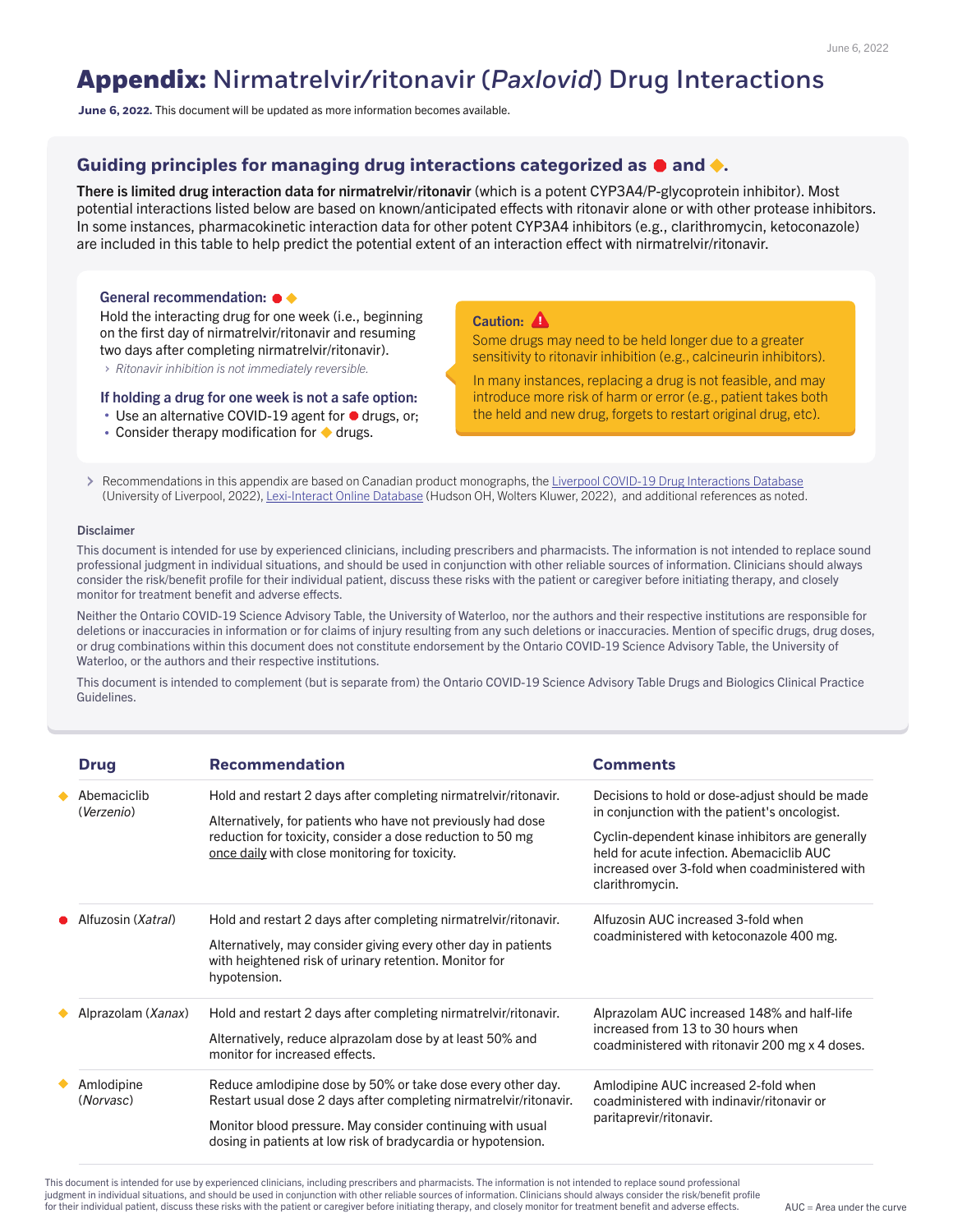## Appendix (Page 2)

|  | Aripiprazole<br>(Abilify), oral    | Reduce aripiprazole oral dose by 50% and resume usual dose<br>2 days after completing nirmatrelvir/ritonavir.             | Aripiprazole AUC increased almost 2-fold when<br>coadministered with ketoconazole.               |
|--|------------------------------------|---------------------------------------------------------------------------------------------------------------------------|--------------------------------------------------------------------------------------------------|
|  |                                    | Monitor for confusion, restlessness, and sedation.                                                                        | No clinically relevant interaction expected with<br>long-acting injection.                       |
|  | Atorvastatin                       | Hold and restart 2 days after completing nirmatrelvir/ritonavir.                                                          | Atorvastatin AUC increased almost 6-fold when<br>coadministered with lopinavir/ritonavir 400/100 |
|  |                                    | Alternatively, reduce atorvastatin to 10 mg daily. Resume<br>usual dose 2 days after completing nirmatrelvir/ritonavir.   | mg twice daily.                                                                                  |
|  | Bosutinib ( <i>Bosulif</i> )       | Hold bosutinib and start nirmatrelvir/ritonavir 24 hours after<br>the last bosutinib dose. Restart bosutinib 2 days after | Decisions to hold or dose-adjust should be made<br>in conjunction with the patient's oncologist. |
|  | completing nirmatrelvir/ritonavir. |                                                                                                                           | Bosutinib AUC increased almost 9-fold when<br>coadministered with ketoconazole.                  |
|  | <b>Brexpiprazole</b><br>(Rexulti)  | Reduce brexpiprazole dose by 50% and resume usual dose 2<br>days after completing nirmatrelvir/ritonavir.                 | Brexpiprazole AUC increased 97% when<br>coadministered with ketoconazole.                        |
|  |                                    | Monitor for confusion, restlessness, sedation.                                                                            |                                                                                                  |
|  | <b>Buspirone (Buspar)</b>          | Hold and restart 2 days after completing nirmatrelvir/ritonavir.                                                          | Buspirone AUC increased 19-fold when                                                             |
|  |                                    | Alternatively, reduce buspirone dose to 2.5 mg daily if the<br>usual dose is 20 to 30 mg/day.                             | coadministered with itraconazole 200 mg/day<br>for 4 days.                                       |

| <b>Drug</b>                 | <b>Recommendation</b>                                                                                                                                                                                                                                                                                                                                                                                                                                                                                                                                                                                                                                                                                                                                                                                                                                                                                                                                                                                                                   | <b>Comments</b>                                                                                                                                                                                                                                                                                                                                                                                                                                                                                                                                                                                                                                                                                                                                                                                                                                                                                                                                                                                              |
|-----------------------------|-----------------------------------------------------------------------------------------------------------------------------------------------------------------------------------------------------------------------------------------------------------------------------------------------------------------------------------------------------------------------------------------------------------------------------------------------------------------------------------------------------------------------------------------------------------------------------------------------------------------------------------------------------------------------------------------------------------------------------------------------------------------------------------------------------------------------------------------------------------------------------------------------------------------------------------------------------------------------------------------------------------------------------------------|--------------------------------------------------------------------------------------------------------------------------------------------------------------------------------------------------------------------------------------------------------------------------------------------------------------------------------------------------------------------------------------------------------------------------------------------------------------------------------------------------------------------------------------------------------------------------------------------------------------------------------------------------------------------------------------------------------------------------------------------------------------------------------------------------------------------------------------------------------------------------------------------------------------------------------------------------------------------------------------------------------------|
| Apixaban ( <i>Eliquis</i> ) | If possible, use alternative COVID-19 agent. If not possible,<br>ensure stable renal function, then:                                                                                                                                                                                                                                                                                                                                                                                                                                                                                                                                                                                                                                                                                                                                                                                                                                                                                                                                    | Canadian monograph states that<br>coadministration with ritonavir is                                                                                                                                                                                                                                                                                                                                                                                                                                                                                                                                                                                                                                                                                                                                                                                                                                                                                                                                         |
|                             | A) If already on low dose (2.5 mg BID) apixaban, continue.                                                                                                                                                                                                                                                                                                                                                                                                                                                                                                                                                                                                                                                                                                                                                                                                                                                                                                                                                                              | contraindicated. However, US product<br>monograph suggests to decrease 5 mg twice                                                                                                                                                                                                                                                                                                                                                                                                                                                                                                                                                                                                                                                                                                                                                                                                                                                                                                                            |
|                             | B) If acute venous thromboembolism (VTE):<br><u>, Low risk of clot:</u><br>Hold apixaban. 12 hours after the last dose of apixaban,<br>start nirmatrelvir/ritonavir AND aspirin 81 mg daily. Finish<br>aspirin 1 day after completing nirmaltrevir/ritonavir.<br>Restart apixaban 2 days after completing<br>nirmatrelvir/ritonavir.<br>$\wedge$ High risk of clot:<br>Hold apixaban. 12 hours after the last dose of apixaban,<br>start nirmatrelvir/ritonavir AND therapeutic dosing of a<br>subcutaneous low molecular weight heparin (LMWH)<br>such as:<br><b>Dalteparin</b> 200 units/kg daily <b>OR</b> 100 units/kg<br>every 12 hours if $>90$ kg;<br>Enoxaparin 1 mg/kg every 12 hours (preferred)<br><b>OR</b> 1.5 mg/kg once every 24 hours;<br>• Tinzaparin 175 anti-Xa units/kg once daily.<br>Finish LMWH 1 day after completing nirmatrelvir/ritonavir.<br>Restart apixaban 2 days after completing<br>nirmatrelvir/ritonavir.<br>C) If atrial fibrillation:<br>Decrease apixaban to 2.5 mg BID. Resume usual dose 2 days | daily dose to 2.5 mg twice daily when combined<br>with strong inhibitors of CYP3A4 and<br>P-glycoprotein.<br>Eliquis (U.S.) Prescribing Information. Accessed February 8,<br>2022.<br>https://www.accessdata.fda.gov/drugsatfda_docs/label/2012/2<br>02155s000lbl.pdf<br>Observational data from Italy found a 70 to<br>490% increase in apixaban levels in combination<br>with <i>antivirals</i> containing ritonavir in hospitalized<br>patients.<br>Testa S, Prandoni P, Paoletti O et al. Direct oral anticoagulant<br>plasma levels' striking increase in severe COVID-19 respiratory<br>syndrome patients treated with antiviral agents: The Cremona<br>experience. J Thromb Haemost. 2020;18:1320-1323.<br>https://doi.org/10.1111/jth.14871<br>A High risk of clot includes:<br>• Clot within past 6 months<br>• Clot at any time in past when<br>anticoagulation interrupted<br>• Active cancer with clot at any<br>point in cancer journey<br>• Diagnosis of antiphospholipid<br>antibody syndrome |
|                             | after completing nirmatrelvir/ritonavir.                                                                                                                                                                                                                                                                                                                                                                                                                                                                                                                                                                                                                                                                                                                                                                                                                                                                                                                                                                                                |                                                                                                                                                                                                                                                                                                                                                                                                                                                                                                                                                                                                                                                                                                                                                                                                                                                                                                                                                                                                              |

This document is intended for use by experienced clinicians, including prescribers and pharmacists. The information is not intended to replace sound professional judgment in individual situations, and should be used in conjunction with other reliable sources of information. Clinicians should always consider the risk/benefit profile for their individual patient, discuss these risks with the patient or caregiver before initiating therapy, and closely monitor for treatment benefit and adverse effects.

See *Paxlovid for a Patient on a DOAC* for more details. [https://uwaterloo.ca/pharmacy/sites/ca.pharmacy/files/](https://uwaterloo.ca/pharmacy/sites/ca.pharmacy/files/uploads/files/paxlovid_for_a_patient_on_a_doac.pdf) uploads/files/paxlovid\_for\_a\_patient\_on\_a\_doac.pdf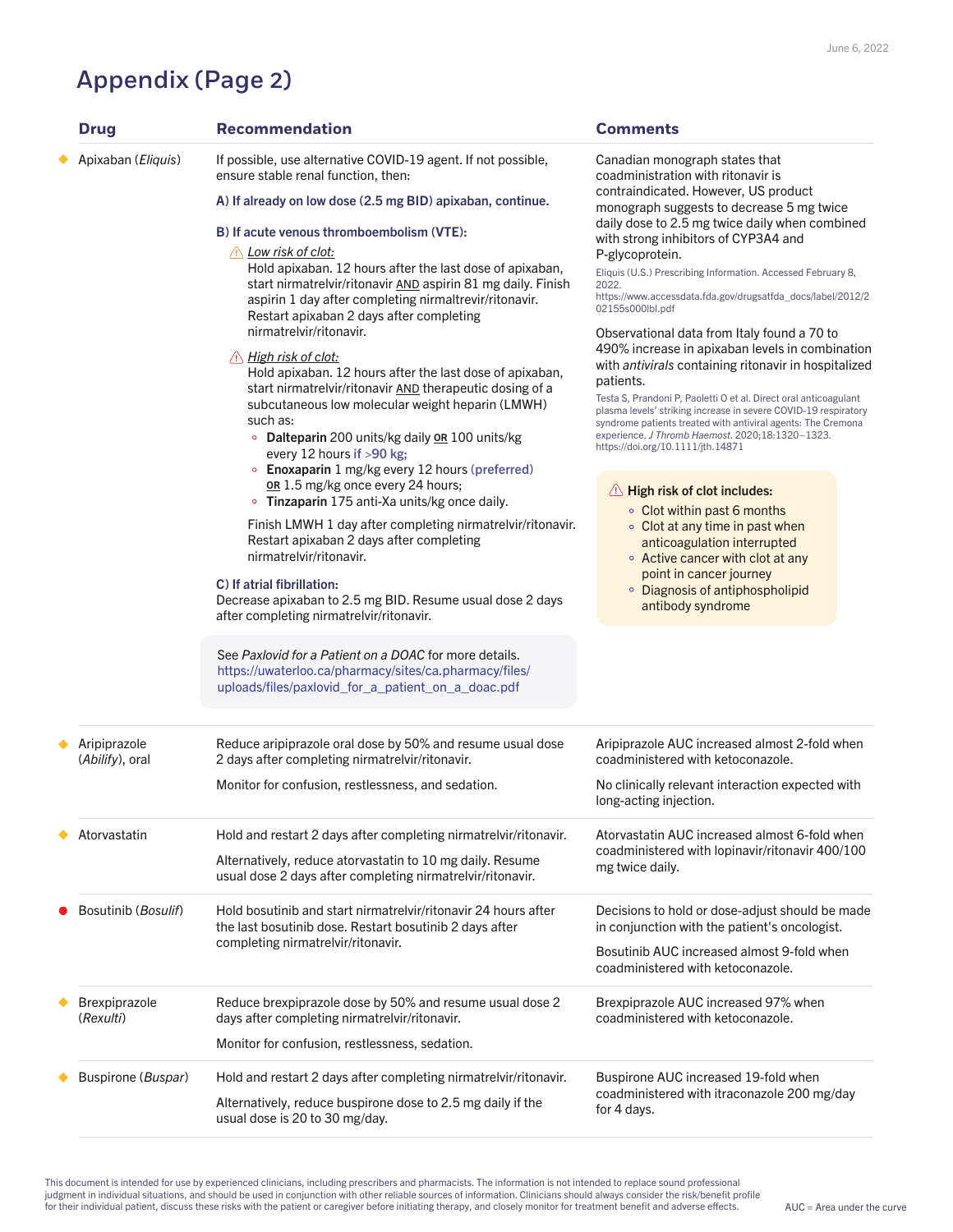## Appendix (Page 3)

| <b>Drug</b>               | <b>Recommendation</b>                                                                                                                                                                                                                                                                                                                                       | <b>Comments</b>                                                                                                                                                  |
|---------------------------|-------------------------------------------------------------------------------------------------------------------------------------------------------------------------------------------------------------------------------------------------------------------------------------------------------------------------------------------------------------|------------------------------------------------------------------------------------------------------------------------------------------------------------------|
| Ceritinib<br>(Zykadia)    | Hold and restart 2 days after completing nirmatrely interional inter-<br>Alternatively, consider reducing ceritinib dose by 33% and<br>monitor for toxicity.                                                                                                                                                                                                | Canadian monograph recommends to avoid<br>concomitant use. However, US monograph<br>suggests reducing dose by 33%, rounded to<br>nearest 150 mg dosage strength. |
|                           |                                                                                                                                                                                                                                                                                                                                                             | Zykadia (U.S.) Prescribing Information. Accessed February 8,<br>2022. https://www.accessdata.fda.gov/drugsatfda_docs/label/<br>2019/205755s016lbl.pdf            |
|                           |                                                                                                                                                                                                                                                                                                                                                             | Decision to hold or dose-adjust ceritinib should be<br>made in conjunction with the patient's oncologist.                                                        |
|                           |                                                                                                                                                                                                                                                                                                                                                             | Ceritinib AUC increased 3-fold when single dose<br>coadministered with ketoconazole.                                                                             |
| Cisapride                 | Hold and restart 2 days after completing nirmatrely interional inter-                                                                                                                                                                                                                                                                                       | Potential for serious and/or life-threatening<br>adverse effects, including cardiac arrhythmias.                                                                 |
| Clonazepam                | Hold and restart 2 days after completing nirmatrelvir/ritonavir.                                                                                                                                                                                                                                                                                            | Due to prolonged benzodiazepine half-life,                                                                                                                       |
|                           | If an anxiolytic is needed, use lorazepam, oxazepam, or<br>temazepam at usual doses.                                                                                                                                                                                                                                                                        | coadministration is not recommended.                                                                                                                             |
| Clopidogrel<br>(Plavix)   | Acute coronary syndrome (ACS)/percutaneous coronary<br>intervention (PCI):                                                                                                                                                                                                                                                                                  | Coadministration will decrease the antiplatelet<br>effect of clopidogrel.                                                                                        |
|                           | • If $<$ 1 month since ACS: Use alternative COVID-19 agent.                                                                                                                                                                                                                                                                                                 | Clopidogrel active metabolite AUC decreased by                                                                                                                   |
|                           | • If $<$ 3 months since ACS or $<$ 1 month since PCI (no ACS):<br>Consider switching clopidogrel to prasugrel (if age <75,<br>weight >60 kg, and no history of stroke/TIA) and resume<br>clopidogrel 2 days after completing nirmatrelvir/ritonavir;                                                                                                        | 51 to 69% when coadministered with ritonavir.                                                                                                                    |
|                           | • If $>3$ months since ACS or $>1$ month since PCI (no ACS):<br>Continue clopidogrel with acetylsalicylic acid (ASA) during<br>nirmatrelvir/ritonavir therapy. If not taking ASA, consider<br>switching to prasugrel (if age <75, weight >60 kg, and no<br>history of stroke/TIA) and resume clopidogrel 2 days after<br>completing nirmatrelvir/ritonavir. |                                                                                                                                                                  |
| Clorazepate               | Hold and restart 2 days after completing nirmatrelvir/ritonavir.                                                                                                                                                                                                                                                                                            | Due to prolonged benzodiazepine half-life,                                                                                                                       |
|                           | If an anxiolytic is needed, use lorazepam, oxazepam, or<br>temazepam at usual doses.                                                                                                                                                                                                                                                                        | coadministration is not recommended.                                                                                                                             |
| Cobimetinib<br>(Cotellic) | Hold cobimetinib and start nirmatrelvir/ritonavir 24 hours after<br>the last cobimetinib dose. Restart cobimetinib 2 days after                                                                                                                                                                                                                             | Decisions to hold or dose-adjust should be made<br>in conjunction with the patient's oncologist.                                                                 |
|                           | completing nirmatrelvir/ritonavir.                                                                                                                                                                                                                                                                                                                          | Cobimetinib AUC increased almost 7-fold when<br>coadministered with ketoconazole.                                                                                |
| Colchicine<br>in renal/   | Coadministration is contraindicated in patients with renal<br>and/or hepatic impairment.                                                                                                                                                                                                                                                                    | Drug interaction could lead to potentially<br>life-threatening/fatal adverse events.                                                                             |
| hepatic<br>Impairment     | In patients with normal renal/hepatic function, colchicine<br>may be administered at a lowered dose if practical.<br><b>Treatment of gout flares: 0.6 mg x 1 dose, then 0.3 mg</b><br>$\bullet$<br>$\frac{1}{2}$ tablet) 1 hour later. Repeat dose no earlier than 3 days.<br>• Prevention of gout flares:                                                  |                                                                                                                                                                  |
|                           | a) If on 0.6 mg twice daily: decrease to 0.3 mg once daily;<br>b) If on 0.3 mg twice daily: decrease to 0.3 mg once every 2<br>days.                                                                                                                                                                                                                        |                                                                                                                                                                  |
|                           | <b>Treatment of Familial Mediterranean fever:</b><br>$\bullet$<br>maximum 0.6 mg (or 0.3 mg twice daily).                                                                                                                                                                                                                                                   |                                                                                                                                                                  |
|                           | In all cases, resume usual colchicine dose 2 days after<br>completing nirmatrelvir/ritonavir.                                                                                                                                                                                                                                                               |                                                                                                                                                                  |

 $AUC = Area$  under the curve TIA = Transient ischemic attack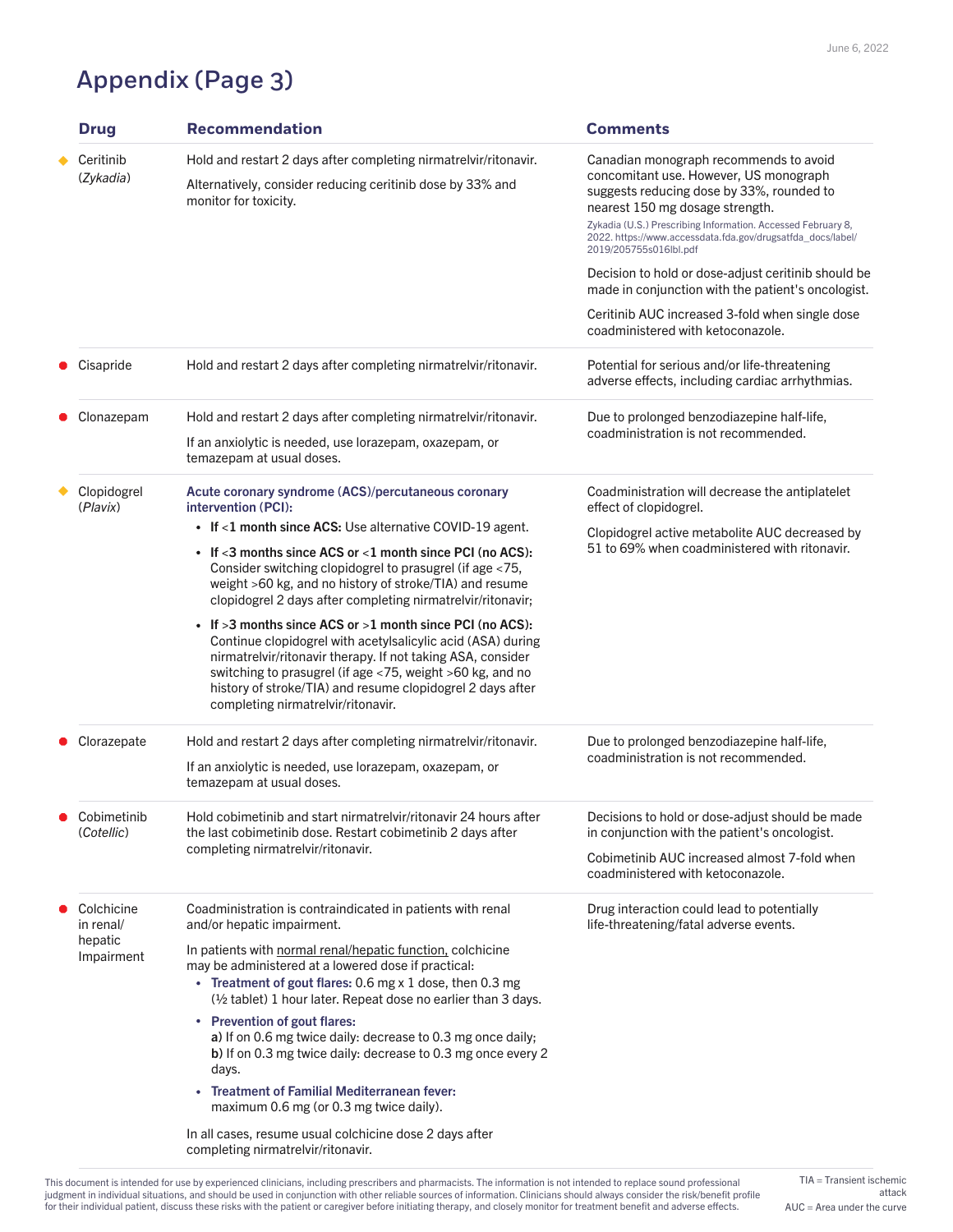## Appendix (Page 4)

| <b>Drug</b>                   | <b>Recommendation</b>                                                                                                                                                                                                                                                                                                                                                                                                                                                                                         | <b>Comments</b>                                                                                                                                                                                                                                                                                                                                                                                                                        |
|-------------------------------|---------------------------------------------------------------------------------------------------------------------------------------------------------------------------------------------------------------------------------------------------------------------------------------------------------------------------------------------------------------------------------------------------------------------------------------------------------------------------------------------------------------|----------------------------------------------------------------------------------------------------------------------------------------------------------------------------------------------------------------------------------------------------------------------------------------------------------------------------------------------------------------------------------------------------------------------------------------|
| Cyclosporine<br>(Neoral)      | Reduce cyclosporine total daily dose by 80% and start<br>nirmatrelvir/ritronavir 12 hours after the last cyclosporine<br>dose. Continue at reduced dose throughout<br>nirmatrelvir/ritonavir therapy.<br>Resuming transplant immunotherapy after the last dose of<br>nirmatrelvir/ritonavir should be guided by therapeutic drug<br>monitoring and in conjunction with the patient's transplant<br>provider.                                                                                                  | Check cyclosporine concentrations 2 days<br>after the last dose of nirmatrelvir/ritonavir.<br>• If subtherapeutic: increase cyclosporine dose.<br>Consider resumption of twice daily dosing.<br>If therapeutic: continue with current<br>cyclosporine dose.<br>If supratherapeutic: reduce or hold current<br>cyclosporine dose.<br>In all cases, repeat cyclosporine level in 2 to 4<br>days and continue to dose-adjust accordingly. |
| Dabigatran                    | If possible, use alternative COVID-19 agent. If not possible, then:                                                                                                                                                                                                                                                                                                                                                                                                                                           | Dabigatran AUC increased almost 2-fold when                                                                                                                                                                                                                                                                                                                                                                                            |
|                               | A) If already on low dose (110 mg BID) dabigatran, continue.                                                                                                                                                                                                                                                                                                                                                                                                                                                  | coadministered with nirmatrelvir/ritonavir.                                                                                                                                                                                                                                                                                                                                                                                            |
|                               | B) If acute venous thromboembolism (VTE):                                                                                                                                                                                                                                                                                                                                                                                                                                                                     |                                                                                                                                                                                                                                                                                                                                                                                                                                        |
|                               | Low risk of clot:<br>Hold dabigatran. 12 hours after the last dose of<br>dabigatran, start nirmatrelvir/ritonavir AND aspirin 81 mg<br>daily. Finish aspirin 1 day after completing<br>nirmatrelvir/ritonavir. Restart dabigatran 2 days after<br>completing nirmaltrevir/ritonavir.                                                                                                                                                                                                                          |                                                                                                                                                                                                                                                                                                                                                                                                                                        |
|                               | <u>A High risk of clot:</u><br>Hold dabigatran. 12 hours after the last dose of<br>dabigatran, start nirmatrelvir/ritonavir AND therapeutic<br>dosing of a subcutaneous low molecular weight heparin<br>(LMWH) such as:<br><b>Dalteparin</b> 200 units/kg daily <b>OR</b> 100 units/kg<br>$\circ$<br>every 12 hours if $>90$ kg;<br><b>Enoxaparin</b> 1 mg/kg every 12 hours (preferred)<br>$\bullet$<br>OR 1.5 mg/kg once every 24 hours;<br><b>Tinzaparin</b> 175 anti-Xa units/kg once daily.<br>$\bullet$ | A High risk of clot includes:<br>• Clot within past 6 months<br>• Clot at any time in past when<br>anticoagulation interrupted<br>• Active cancer with clot at any<br>point in cancer journey<br>• Diagnosis of antiphospholipid<br>antibody syndrome                                                                                                                                                                                  |
|                               | Finish LMWH 1 day after completing nirmatrelvir/ritonavir.<br>Restart dabigatran 2 days after completing<br>nirmatrelvir/ritonavir.<br>C) If atrial fibrillation:<br>Decrease dabigatran to 110 mg BID (if eGFR>50 mL/minute)<br>or decrease to 75 mg BID (if eGFR 30-50 mL/minute).<br>Resume usual dose 2 days after completing nirmatrelyir/ritonavir.                                                                                                                                                     | See Paxlovid for a Patient on a DOAC for<br>more details.<br>https://uwaterloo.ca/pharmacy/sites/ca.ph<br>armacy/files/uploads/files/paxlovid_for_a<br>_patient_on_a_doac.pdf                                                                                                                                                                                                                                                          |
| <b>Dasatinib</b><br>(Sprycel) | Chronic phase chronic myelogenous leukemia (CML):<br>Hold and restart 2 days after completing nirmatrelvir/ritonavir.<br>Alternatively, consider reducing dasatinib dose to 20 to 40 mg                                                                                                                                                                                                                                                                                                                       | Decisions to hold or dose-adjust dasatinib should<br>be made in conjunction with the patient's<br>oncologist.                                                                                                                                                                                                                                                                                                                          |
|                               | and monitor for toxicity.<br><b>Accelerated or blast phase CML:</b><br>Do not coadminister; use alternate COVID-19 therapy.                                                                                                                                                                                                                                                                                                                                                                                   | Dasatinib AUC increased 5-fold when<br>coadministered with ketoconazole.                                                                                                                                                                                                                                                                                                                                                               |
| Dexamethasone,<br>high dose   | High dose ( $\geq$ 20 mg daily): Reduce dexamethasone dose by<br>50% and resume usual dose 2 days after completing<br>nirmatrelvir/ritonavir.                                                                                                                                                                                                                                                                                                                                                                 | Dexamethasone AUC increased almost 3-fold<br>when coadministered with voriconazole.<br>Li M, Zhu L, Chen L et al. Assessment of drug-drug interactions<br>between voriconazole and glucocorticoids. J Chemother.                                                                                                                                                                                                                       |
|                               | Low dose $\left($ < 20 mg daily): Continue with usual dose during<br>nirmatrelvir/ritonavir.                                                                                                                                                                                                                                                                                                                                                                                                                  | 2018;30(5):296-303. doi: 10.1080/1120009X.2018.1506693.<br>Potential for risk of dexamethasone toxicity with<br>high doses ( $\geq$ 20 mg daily).                                                                                                                                                                                                                                                                                      |
|                               |                                                                                                                                                                                                                                                                                                                                                                                                                                                                                                               | Clinically significant interaction is not expected<br>with dexamethasone at low doses, including when<br>used for COVID-19 treatment.                                                                                                                                                                                                                                                                                                  |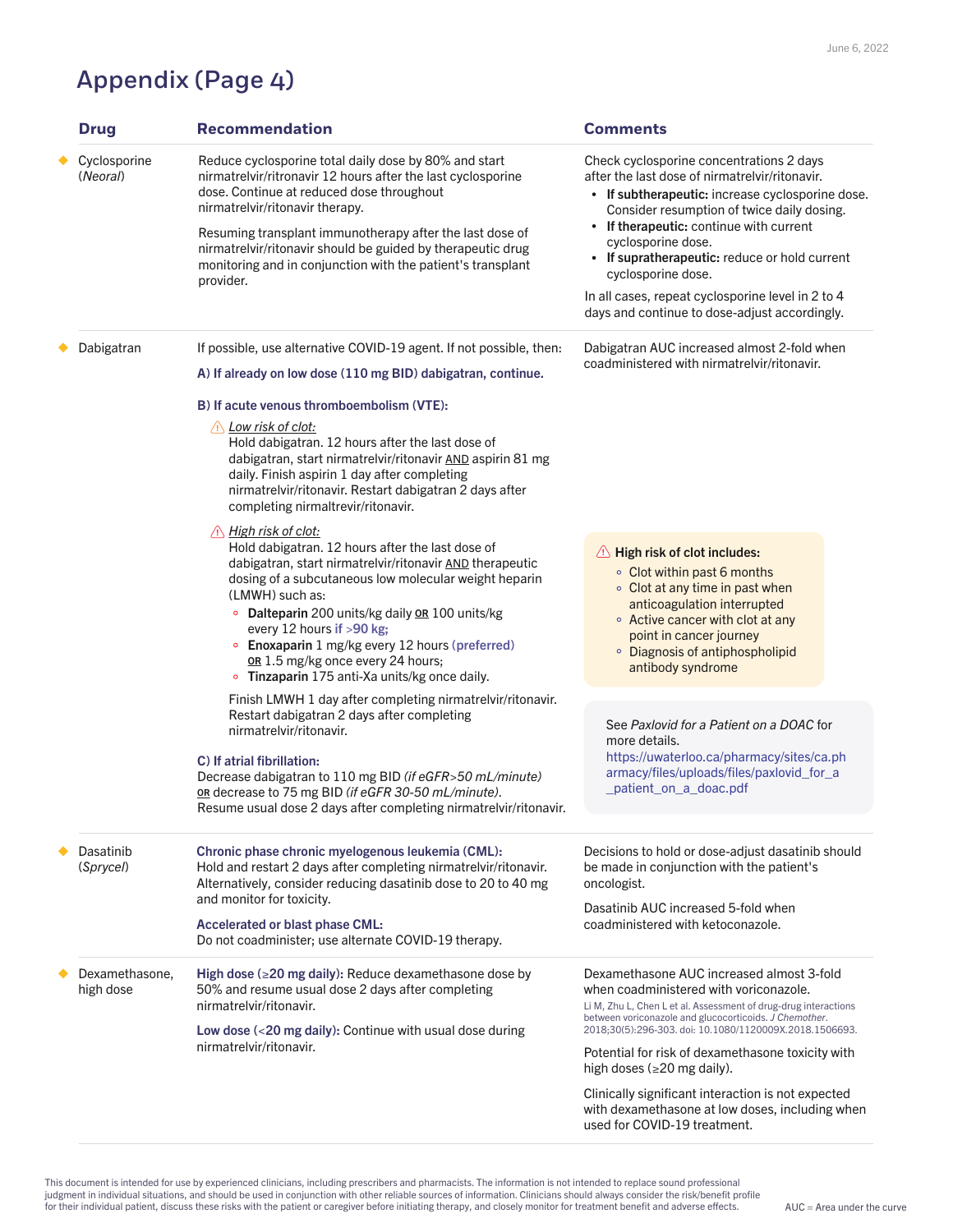## Appendix (Page 5)

Potential for increased elagolix concentrations and possibly decreased nirmatrelvir concentrations. Continue with usual elagolix dose during nirmatrelvir/ritonavir therapy and monitor for elagolix toxicity.

Potential for serious adverse effects, including suicidal ideation and elevation of hepatic transaminases.

This document is intended for use by experienced clinicians, including prescribers and pharmacists. The information is not intended to replace sound professional judgment in individual situations, and should be used in conjunction with other reliable sources of information. Clinicians should always consider the risk/benefit profile for their individual patient, discuss these risks with the patient or caregiver before initiating therapy, and closely monitor for treatment benefit and adverse effects.

Elagolix AUC increased over 2-fold when coadministered with ketoconazole 400 mg daily.

Elagolix (*Orilissa*)

| <b>Drug</b>                               | <b>Recommendation</b>                                                                                                                                                                                                                                                                                                                                                                                                                                                                                | <b>Comments</b>                                                                                                                                                                                                                                                             |
|-------------------------------------------|------------------------------------------------------------------------------------------------------------------------------------------------------------------------------------------------------------------------------------------------------------------------------------------------------------------------------------------------------------------------------------------------------------------------------------------------------------------------------------------------------|-----------------------------------------------------------------------------------------------------------------------------------------------------------------------------------------------------------------------------------------------------------------------------|
| Diazepam<br>$\bullet$<br>(Valium)         | Hold and restart 2 days after completing nirmatrely intritionavir.<br>If an anxiolytic is needed, use lorazepam, oxazepam, or<br>temazepam at usual doses.                                                                                                                                                                                                                                                                                                                                           | Due to prolonged benzodiazepine half-life,<br>coadministration is not recommended.                                                                                                                                                                                          |
| Digoxin                                   | Reduce digoxin dose by 50% OR hold and restart 2 days after<br>completing nirmatrelvir/ritonavir.                                                                                                                                                                                                                                                                                                                                                                                                    |                                                                                                                                                                                                                                                                             |
| <b>Diltiazem</b><br>(Tiazac,<br>Cardizem) | Reduce diltiazem dose by 50% or take dose every other day.<br>Restart usual dose 2 days after completing nirmatrelyir/ritonavir.<br>Monitor heart rate and blood pressure. May consider continuing<br>with usual dosing in patients at low risk of bradycardia or<br>hypotension.                                                                                                                                                                                                                    | Concentrations of calcium channel blockers are<br>expected to increase when coadministered with<br>nirmatrelvir/ritonavir.                                                                                                                                                  |
| Dofetilide                                | If possible, use alternative COVID-19 agent.<br>Alternatively, hold dofetilide and restart 2 days after<br>completing nirmatrelvir/ritonavir.                                                                                                                                                                                                                                                                                                                                                        | Dofetilide is metabolized to a small extent through<br>CYP3A4.                                                                                                                                                                                                              |
| Edoxaban<br>(Lixiana)                     | If possible, use alternative COVID-19 agent. If not possible,<br>ensure stable renal function, then:<br>A) If already on low dose (30 mg once daily) edoxaban, continue.<br>B) If acute venous thromboembolism (VTE):<br>Low risk of clot:<br>Hold edoxaban. 24 hours after the last dose of edoxaban,<br>start nirmatrelvir/ritonavir AND aspirin 81 mg daily. Finish<br>aspirin 1 day after completing nirmaltrevir/ritonavir. Restart<br>edoxaban 2 days after completing nirmatrelvir/ritonavir. | No drug interaction data available with protease<br>inhibitors but up to a 2-fold increase in exposure is<br>anticipated.<br>Canadian product monograph recommends<br>caution when using with ritonavir; 30 mg daily dose<br>is recommended with P-glycoprotein inhibitors. |
|                                           | <u>High risk of clot:</u><br>Hold edoxaban. 24 hours after the last dose of edoxaban,<br>start nirmatrelvir/ritonavir AND therapeutic dosing of a<br>subcutaneous low molecular weight heparin (LMWH) such                                                                                                                                                                                                                                                                                           | A High risk of clot includes:<br>• Clot within past 6 months<br>• Clot at any time in past when                                                                                                                                                                             |

- Active cancer with clot at any point in cancer journey
- Diagnosis of antiphospholipid antibody syndrome

#### C) If atrial fibrillation:

Decrease edoxaban to 30 mg daily*.* Resume usual dose 2 days after completing nirmatrelvir/ritonavir.

as:

- Dalteparin 200 units/kg daily OR 100 units/kg  $\bullet$ every 12 hours if >90 kg;
- Enoxaparin 1 mg/kg every 12 hours (preferred) or 1.5 mg/kg once every 24 hours;
- Tinzaparin 175 anti-Xa units/kg once daily.

Finish LMWH 1 day after completing nirmatrelvir/ritonavir. Restart edoxaban 2 days after completing nirmatrelvir/ritonavir.

anticoagulation interrupted

See *Paxlovid for a Patient on a DOAC* for more details. [https://uwaterloo.ca/pharmacy/sites/ca.ph](https://uwaterloo.ca/pharmacy/sites/ca.pharmacy/files/uploads/files/paxlovid_for_a_patient_on_a_doac.pdf) armacy/files/uploads/files/paxlovid\_for\_a \_patient\_on\_a\_doac.pdf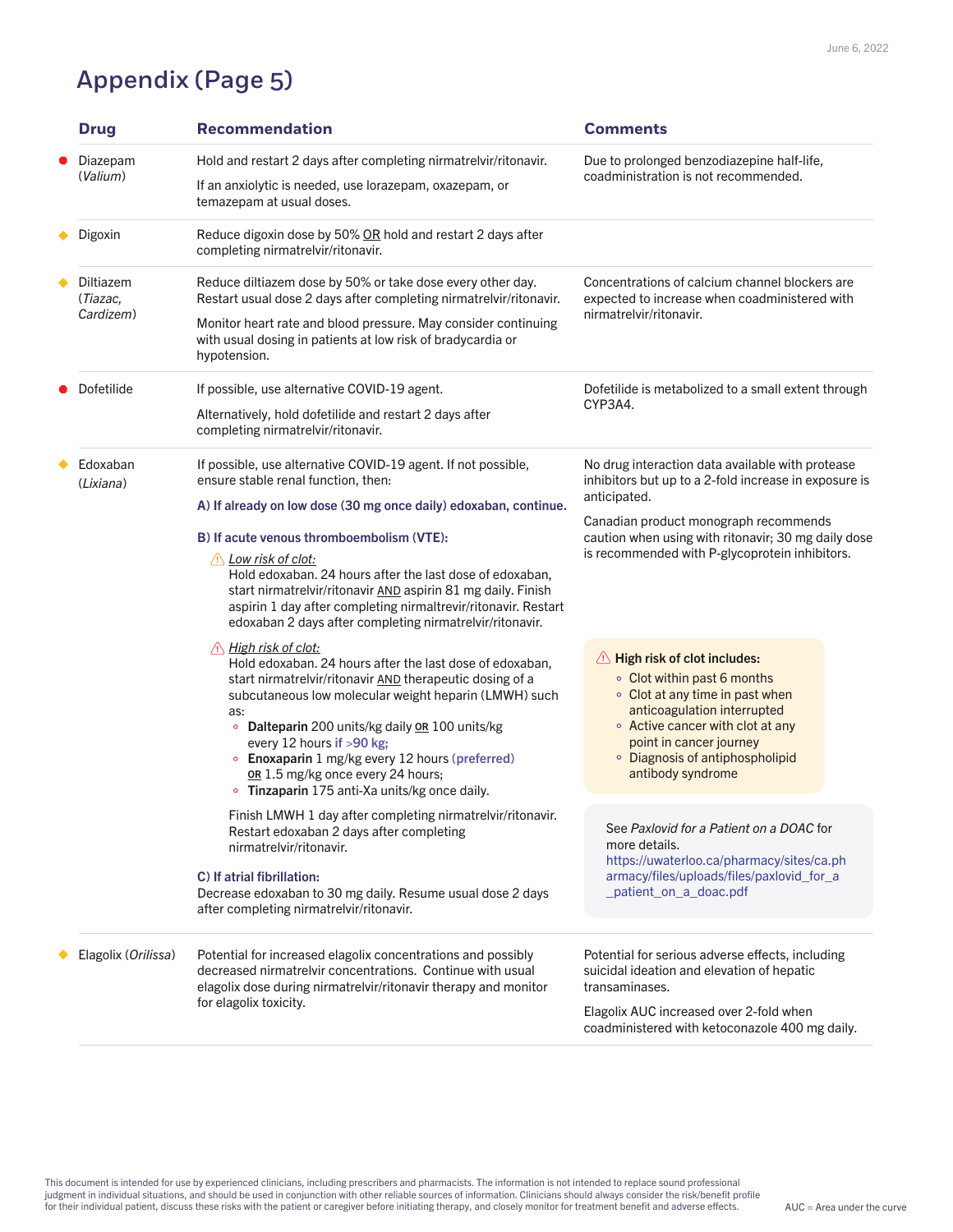### Appendix (Page 6)

|           | <b>Drug</b>                                                           | <b>Recommendation</b>                                                                                                                                                                                                                      | <b>Comments</b>                                                                                                                                                                                                                                                                           |  |
|-----------|-----------------------------------------------------------------------|--------------------------------------------------------------------------------------------------------------------------------------------------------------------------------------------------------------------------------------------|-------------------------------------------------------------------------------------------------------------------------------------------------------------------------------------------------------------------------------------------------------------------------------------------|--|
|           | Encorafenib                                                           | Hold and restart 2 days after completing nirmatrelvir/ritonavir.                                                                                                                                                                           | Decisions to hold or dose-adjust encorafenib                                                                                                                                                                                                                                              |  |
|           | <i>(Braftovi)</i>                                                     | Alternatively, consider reducing encorafenib dose as follows<br>and monitoring for toxicity:                                                                                                                                               | should be made in conjunction with the<br>patient's oncologist.                                                                                                                                                                                                                           |  |
|           |                                                                       | • If taking 450 mg per day: reduce to 150 mg daily.<br>• If taking 150 to 300 mg per day: reduce dose to<br>75 mg daily.                                                                                                                   | Encorafenib AUC increased 3-fold when<br>coadministered with posaconazole.                                                                                                                                                                                                                |  |
|           |                                                                       | Resume usual encorafenib dose 2 days after completing<br>nirmatrelvir/ritonavir.                                                                                                                                                           |                                                                                                                                                                                                                                                                                           |  |
|           | $\bullet$ Ergot alkaloids (e.g.,<br>dihydroergotamine,<br>ergonovine) | Hold and restart 2 days after completing nirmatrelvir/ritonavir.                                                                                                                                                                           | Potential for serious and/or life threatening<br>adverse effects, including acute ergot toxicity.                                                                                                                                                                                         |  |
| $\bullet$ | Everolimus<br>(Certican)                                              | Hold everolimus and start nirmatrelvir/ritonavir 12 hours after<br>last everolimus dose.                                                                                                                                                   | Check everolimus concentrations 2 days after<br>last dose of nirmatrelvir/ritonavir.                                                                                                                                                                                                      |  |
|           |                                                                       | Resuming transplant immunotherapy after the last dose of<br>nirmatrelvir/ritonavir should be guided by therapeutic drug<br>monitoring and in conjunction with the patient's transplant<br>provider.                                        | If therapeutic/sub-therapeutic: resume<br>$\bullet$<br>everolimus at 25 to 50% baseline dose.<br>Repeat level every 2 to 4 days and adjust<br>dose accordingly.<br>If supratherapeutic: continue to hold<br>$\bullet$<br>everolimus; repeat level in 2 to 4 days to<br>assess resumption. |  |
|           | Felodipine                                                            | Reduce felodipine dose by 50% or take dose every other day.<br>Restart usual dose 2 days after completing<br>nirmatrelvir/ritonavir.                                                                                                       | Concentrations of calcium channel blockers<br>are expected to increase when coadministered<br>with nirmatrelvir/ritonavir.                                                                                                                                                                |  |
|           |                                                                       | Monitor blood pressure. May consider continuing with usual<br>dosing in patients at low risk of bradycardia or hypotension.                                                                                                                |                                                                                                                                                                                                                                                                                           |  |
|           | Flurazepam                                                            | Hold and restart 2 days after completing nirmatrelvir/ritonavir.                                                                                                                                                                           | Due to prolonged benzodiazepine half-life,                                                                                                                                                                                                                                                |  |
|           |                                                                       | If an anxiolytic is needed, use lorazepam, oxazepam, or<br>temazepam at usual doses.                                                                                                                                                       | coadministration is not recommended.                                                                                                                                                                                                                                                      |  |
|           | <b>Fostamatinib</b><br>(Tavalisse)                                    | Monitor for toxicity including diarrhea, hypertension,<br>hepatotoxicity, and neutropenia. If significant toxicity occurs,<br>consider interruption of fostamatinib with reintroduction 2<br>days after completing nirmatrelvir/ritonavir. | Fostamatinib active metabolite AUC increased<br>102% when coadministered with<br>ketoconazole.                                                                                                                                                                                            |  |
|           | Glecaprevir/<br>Pibrentasvir<br>(Maviret)                             | Hold and restart 2 days after completing nirmatrelvir/ritonavir.                                                                                                                                                                           | Glecaprevir exposure is increased over 4-fold<br>with ritonavir and is associated with increased<br>risk of alanine aminotransferase (ALT)<br>elevation.                                                                                                                                  |  |
|           |                                                                       |                                                                                                                                                                                                                                            | In patients who are planning to start Hepatitis<br>C (HCV) treatment, glecaprevir/pibrentasvir<br>treatment should be deferred.                                                                                                                                                           |  |
|           | Hydrocodone                                                           | Reduce dose by about 50% or switch to equivalent dose of<br>hydromorphone:<br>Multiply hydrocodone dose by 0.25 to get equivalent                                                                                                          | Hydrocodone is metabolized to active<br>metabolites: hydromorphone and<br>norhydrocodone.                                                                                                                                                                                                 |  |
|           |                                                                       | hydromorphone dose.<br>• Consider further reducing hydromorphone dose by 25<br>to 50% to account for cross tolerance.                                                                                                                      | Hydrocodone AUC increased by 90% when<br>coadministered with ritonavir/ombitasvir/<br>paritaprevir combination.                                                                                                                                                                           |  |
|           |                                                                       | Monitor for signs of opioid toxicity. Resume usual hydrocodone<br>dose 2 days after completing nirmatrelvir/ritonavir.                                                                                                                     |                                                                                                                                                                                                                                                                                           |  |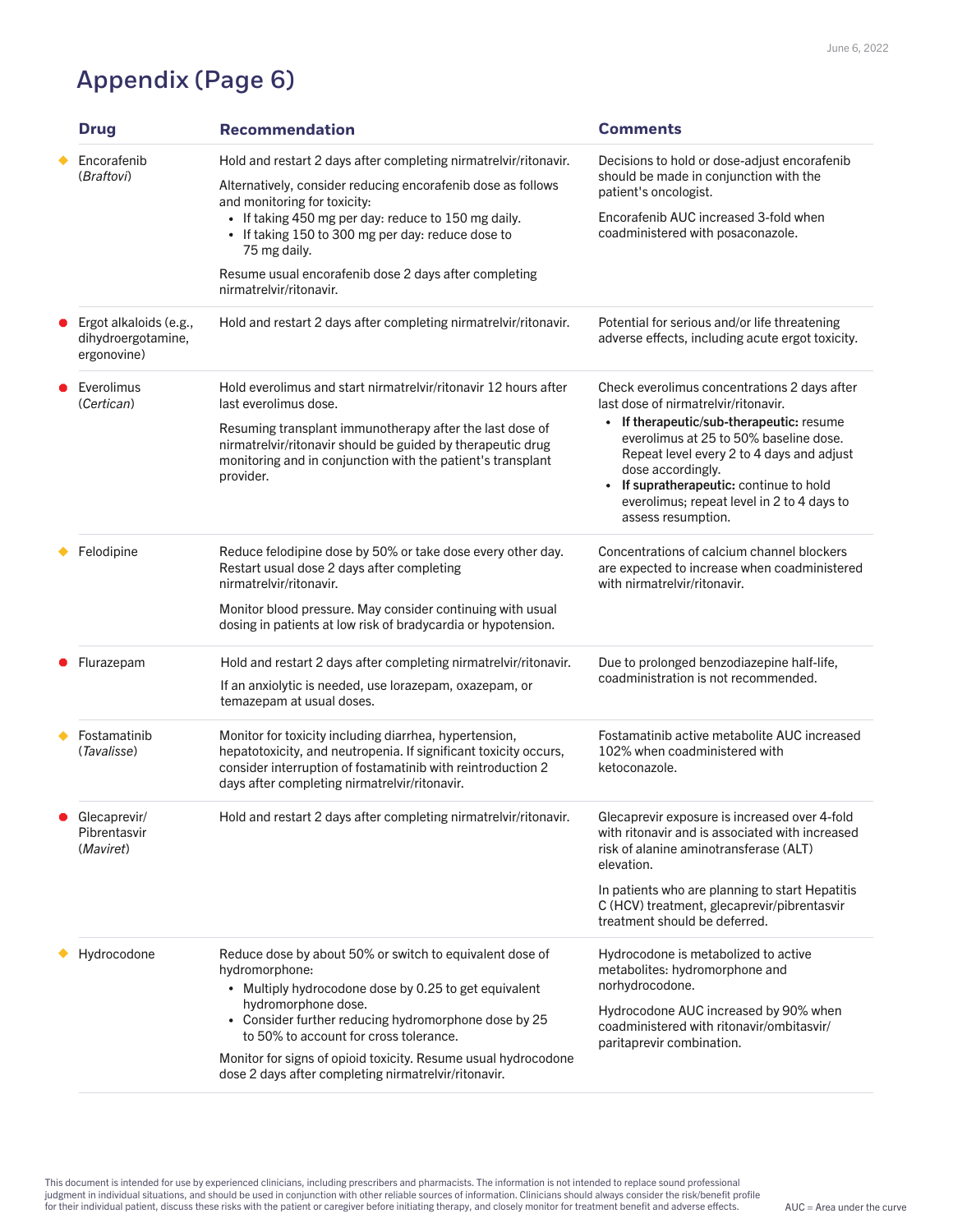This document is intended for use by experienced clinicians, including prescribers and pharmacists. The information is not intended to replace sound professional judgment in individual situations, and should be used in conjunction with other reliable sources of information. Clinicians should always consider the risk/benefit profile for their individual patient, discuss these risks with the patient or caregiver before initiating therapy, and closely monitor for treatment benefit and adverse effects.

| <b>Drug</b>                              | <b>Recommendation</b>                                                                                                                                                                                                                                                                                                                                                                       | <b>Comments</b>                                                                                                                                                                                                                                                                                                                                                                                                                                                                                                                                                                                                                                                             |
|------------------------------------------|---------------------------------------------------------------------------------------------------------------------------------------------------------------------------------------------------------------------------------------------------------------------------------------------------------------------------------------------------------------------------------------------|-----------------------------------------------------------------------------------------------------------------------------------------------------------------------------------------------------------------------------------------------------------------------------------------------------------------------------------------------------------------------------------------------------------------------------------------------------------------------------------------------------------------------------------------------------------------------------------------------------------------------------------------------------------------------------|
| <b>Ibrutinib</b><br>( <i>Imbruvica</i> ) | Consider alternate COVID-19 therapy.<br>Alternatively, consider holding ibrutinib and starting<br>nirmatrelvir/ritonavir 12 hours after the last ibrutinib dose.<br>Restart ibrutinib 2 days after completing nirmatrelvir/ritonavir.                                                                                                                                                       | Decisions to hold or dose-adjust ibrutinib should be<br>made in conjunction with the patient's oncologist. It<br>may be dangerous to interrupt therapy in patients<br>with high volume chronic lymphocytic leukemia or<br>mantle cell lymphoma due to disease flare and/or<br>cytokine release.                                                                                                                                                                                                                                                                                                                                                                             |
|                                          |                                                                                                                                                                                                                                                                                                                                                                                             | <b>Ibrutinib AUC increased 26-fold when</b><br>coadministered with ketoconazole.                                                                                                                                                                                                                                                                                                                                                                                                                                                                                                                                                                                            |
| Lomitapide<br>( <i>Juxtapid</i> )        | Hold and restart 2 days after completing nirmatrelvir/ritonavir.                                                                                                                                                                                                                                                                                                                            | Lomitapide AUC increased 27-fold when<br>coadministered with ketoconazole.                                                                                                                                                                                                                                                                                                                                                                                                                                                                                                                                                                                                  |
| Lovastatin                               | Stop lovastatin at least 12 hours before starting<br>nirmatrelvir/ritonavir. Restart 5 days after completing<br>nirmatrelvir/ritonavir.                                                                                                                                                                                                                                                     | Contraindicated due to potential for severe toxicity<br>including rhabdomyolysis and<br>elevated liver function tests.                                                                                                                                                                                                                                                                                                                                                                                                                                                                                                                                                      |
| Meperidine<br>(Demerol)                  | Do not coadminister. Switch meperidine to an equivalent dose<br>of hydromorphone:<br>• Multiply meperidine dose by 0.02 to get equivalent<br>hydromorphone dose.<br>• Consider further reducing hydromorphone dose by<br>25 to 50% to account for cross tolerance.<br>Monitor for signs of opioid toxicity. Resume usual meperidine<br>dose 2 days after completing nirmatrelvir/ritonavir. | Normeperidine AUC increased 50% when<br>coadministered with ritonavir.<br>Higher levels of normeperidine can cause central<br>nervous system excitation and seizures.                                                                                                                                                                                                                                                                                                                                                                                                                                                                                                       |
| Midazolam,<br>oral                       | Hold and restart 2 days after completing nirmatrelvir/ritonavir.                                                                                                                                                                                                                                                                                                                            | Coadministration may result in large increases in oral<br>midazolam concentrations with the potential for<br>serious events such as prolonged or increased<br>sedation or respiratory depression.                                                                                                                                                                                                                                                                                                                                                                                                                                                                           |
| Modafinil                                | No dose adjustment required. Monitor for anxiety and<br>agitation.                                                                                                                                                                                                                                                                                                                          | Coadministration could potentially increase modafinil<br>exposure due to CYP3A4 inhibition. Modafinil is a<br>moderate inducer of CYP3A4, but a clinically<br>significant effect on nirmetrelvir/<br>ritonavir exposure is unlikely.                                                                                                                                                                                                                                                                                                                                                                                                                                        |
| <b>Neratinib</b><br>(Nerlynx)            | Hold and start nirmatrelvir/ritonavir 24 hours after the last<br>neratinib dose. Restart neratinib 2 days after completing<br>nirmatrelvir/ritonavir.                                                                                                                                                                                                                                       | Decisions to hold or dose-adjust should be made in<br>conjunction with the patient's oncologist.<br>Neratinib AUC increased almost 5-fold when<br>coadministered with ketoconazole.                                                                                                                                                                                                                                                                                                                                                                                                                                                                                         |
| <b>Nifedipine</b>                        | Reduce nifedipine dose by 50% or take dose every other day.<br>Restart usual dose 2 days after completing nirmatrelvir/ritonavir.<br>Monitor blood pressure. May consider continuing with usual<br>dosing in patients at low risk of bradycardia or hypotension.                                                                                                                            | Concentrations of calcium channel blockers are<br>expected to increase when coadministered with<br>nirmatrelvir/ritonavir.                                                                                                                                                                                                                                                                                                                                                                                                                                                                                                                                                  |
| <b>Nilotinib</b><br>(Tasigna)            | Chronic phase chronic myelogenous leukemia (CML):<br>Hold nilotinib if possible, restart 2 days after completing<br>nirmatrelvir/ritonavir. Alternatively, consider dose reduction to<br>400 mg PO daily and monitor for toxicity.<br><b>Accelerated or blast phase CML:</b><br>Do not coadminister. Consider an alternate COVID-19 therapy.                                                | Decisions to hold or dose-adjust nilotinib should be<br>made in conjunction with the patient's oncologist.<br>Canadian monograph recommends holding if using<br>CYP3A4 inhibitors, or monitoring for QTc if treatment<br>interruption is not possible. A 50% dose reduction is<br>recommended based on expected effect on nilotinib<br>exposures.<br>Deeken JF, Pantanowitz I, Dezube BJ. Targeted therapies to treat<br>non-AIDS-defining cancers in patients with HIV on HAART therapy:<br>treatment considerations. Curr Opin Oncol 2009;<br>21(5): 445-54. doi: 10.1097/CC.0b013e32832f3e04<br>Nilotinib AUC increased 3-fold when coadministered<br>with ketoconazole. |

## Appendix (Page 7)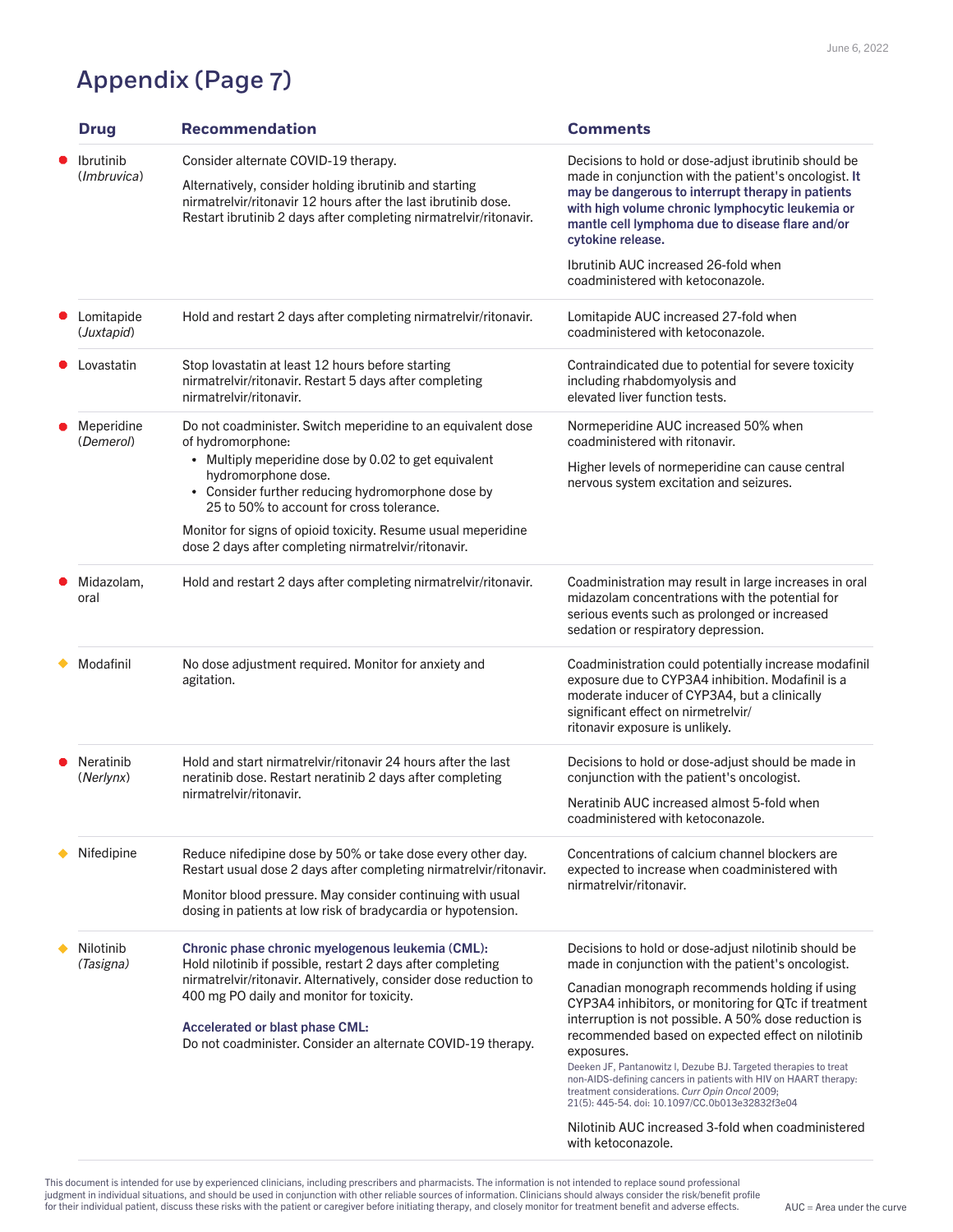## Appendix (Page 8)

| <b>Drug</b>                        | <b>Recommendation</b>                                                                                                                                                                                                                                                                                                                                                                             | <b>Comments</b>                                                                                                                                                                                                                                                                                                                                                                                                                                                                                                                                                                                                                                                                                  |
|------------------------------------|---------------------------------------------------------------------------------------------------------------------------------------------------------------------------------------------------------------------------------------------------------------------------------------------------------------------------------------------------------------------------------------------------|--------------------------------------------------------------------------------------------------------------------------------------------------------------------------------------------------------------------------------------------------------------------------------------------------------------------------------------------------------------------------------------------------------------------------------------------------------------------------------------------------------------------------------------------------------------------------------------------------------------------------------------------------------------------------------------------------|
| Nitrazepam<br>(Mogadon)            | Hold and restart 2 days after completing nirmatrelvir/ritonavir.<br>If an anxiolytic is needed, use lorazepam, oxazepam, or<br>temazepam at usual doses.                                                                                                                                                                                                                                          | Due to prolonged benzodiazepine half-life,<br>coadministration is not recommended.                                                                                                                                                                                                                                                                                                                                                                                                                                                                                                                                                                                                               |
| Oxycodone<br>(Percocet,<br>OxyNEO) | Reduce dose of oxycodone by 66% or switch to equivalent<br>dose of hydromorphone:<br>Multiply oxycodone dose by 0.3 to get equivalent<br>$\bullet$<br>hydromorphone dose.<br>Consider further reducing hydromorphone dose by 25 to<br>50% to account for cross tolerance.<br>Monitor for signs of opioid toxicity. Resume usual oxycodone<br>dose 2 days after completing nirmatrelvir/ritonavir. | Oxycodone half-life increased 2-fold and AUC<br>increased between 3 and 4-fold when coadministered<br>with other potent 3A4 inhibitors (i.e., voriconazole).                                                                                                                                                                                                                                                                                                                                                                                                                                                                                                                                     |
| Quetiapine<br>(Seroquel)           | Reduce to one-sixth of original dose and resume usual dose<br>2 days after completing nirmatrelvir/ritonavir.<br>Monitor for confusion, dizziness, and sedation.                                                                                                                                                                                                                                  | Quetiapine AUC increased 5 to 8-fold when<br>coadministered with ketoconazole.                                                                                                                                                                                                                                                                                                                                                                                                                                                                                                                                                                                                                   |
| Quinine                            | For treatment of leg cramps:<br>Hold and restart 2 days after completing nirmatrelvir/ritonavir.<br>For treatment of malaria:<br>Use an alternative COVID-19 agent.                                                                                                                                                                                                                               | Quinine AUC increased 4-fold and conversion to active<br>metabolite was markedly inhibited when<br>coadministered with ritonavir 200 mg twice daily.                                                                                                                                                                                                                                                                                                                                                                                                                                                                                                                                             |
| Rifabutin                          | Reduce rifabutin to 150 mg once daily; return to 300 mg once<br>daily 2 days after completing nirmatrelvir/ritonavir.                                                                                                                                                                                                                                                                             | Canadian monograph recommends 150 mg three<br>times a week, but the dose been found to be too low<br>and contributes to resistance. The Department of<br><b>Health and Human Services Panel on Antiretroviral</b><br>Guidelines for Adults and Adolescents recommends<br>using rifabutin 150 mg daily when used with a<br>ritonavir-boosted protease inhibitor.<br>https://clinicalinfo.hiv.gov/en/guidelines/adult-and-adolescent-arv/drug<br>-interactions-between-protease-inhibitors-and-other-drugs?view=full<br>Significant increases in exposures of rifabutin<br>(>3-fold) and metabolite (>40-fold) observed when<br>coadministered with lopinavir/ritonavir 400/100 mg<br>twice daily. |
| Risperidone<br>(Risperdal),        | Reduce risperidone dose by 25 to 50% and resume usual dose<br>2 days after completing nirmatrelvir/ritonavir.                                                                                                                                                                                                                                                                                     | Risperidone AUC increased up to 2-fold when<br>coadministered with ketoconazole.                                                                                                                                                                                                                                                                                                                                                                                                                                                                                                                                                                                                                 |
| oral                               | Monitor for confusion, extrapyramidal symptoms, and sedation.                                                                                                                                                                                                                                                                                                                                     | Avoid coadministration in patients stabilized on<br>risperidone long-acting injection.                                                                                                                                                                                                                                                                                                                                                                                                                                                                                                                                                                                                           |
| Rivaroxaban<br>(Xarelto)           | Next page                                                                                                                                                                                                                                                                                                                                                                                         | Next page                                                                                                                                                                                                                                                                                                                                                                                                                                                                                                                                                                                                                                                                                        |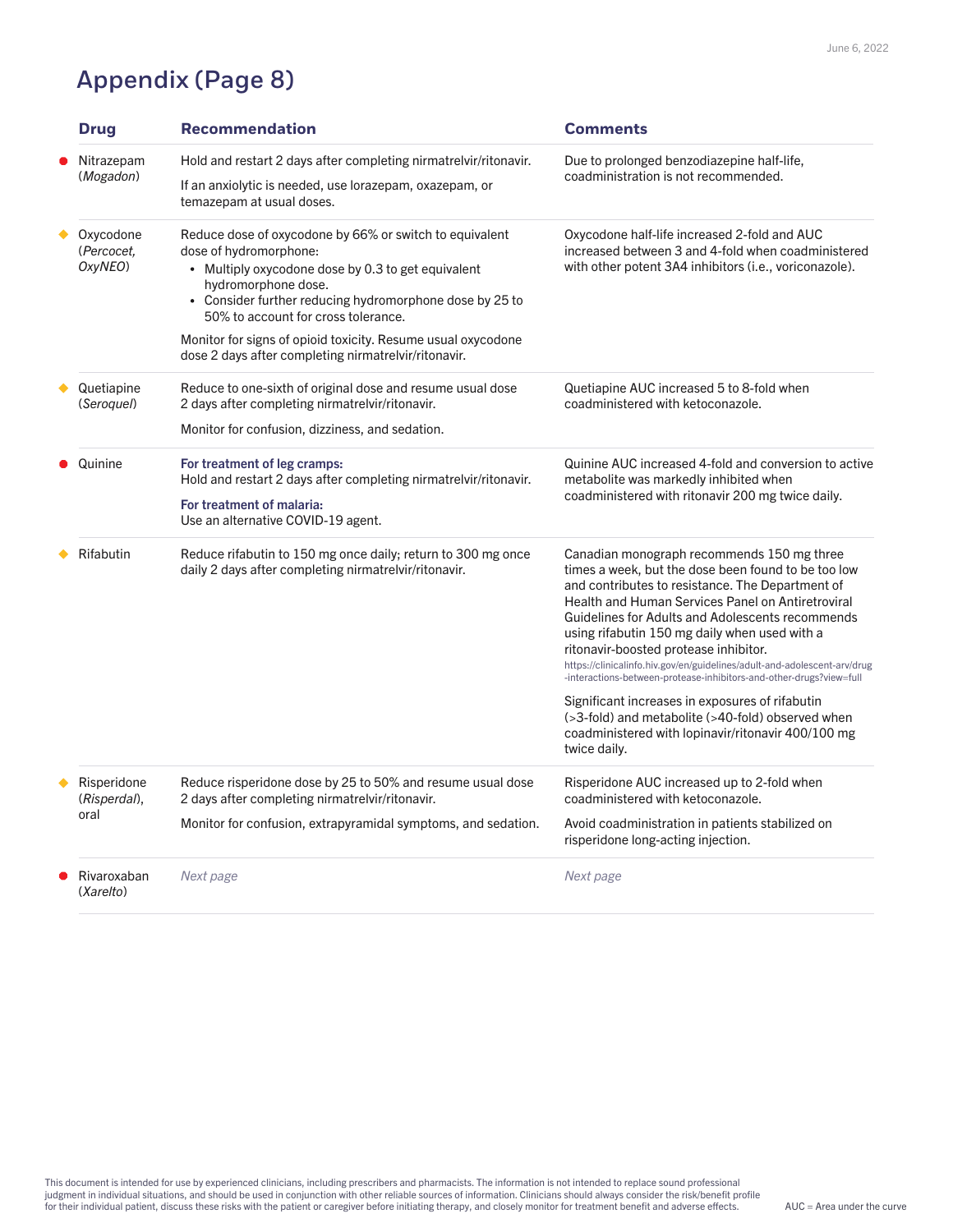## Appendix (Page 9)

This document is intended for use by experienced clinicians, including prescribers and pharmacists. The information is not intended to replace sound professional judgment in individual situations, and should be used in conjunction with other reliable sources of information. Clinicians should always consider the risk/benefit profile for their individual patient, discuss these risks with the patient or caregiver before initiating therapy, and closely monitor for treatment benefit and adverse effects.

| • Salmeterol<br>(Serevent,<br>Advair)                 | Hold and restart 2 days after completing nirmatrelvir/ritonavir.                                                                                                                                                                                                                                                                                                                        | Potential for serious and/or life-threatening<br>adverse effects, including cardiac arrhythmias<br>(prolonged QTc).                                                                                                                                                                                                                               |
|-------------------------------------------------------|-----------------------------------------------------------------------------------------------------------------------------------------------------------------------------------------------------------------------------------------------------------------------------------------------------------------------------------------------------------------------------------------|---------------------------------------------------------------------------------------------------------------------------------------------------------------------------------------------------------------------------------------------------------------------------------------------------------------------------------------------------|
| Sildenafil for<br>erectile<br>dysfunction<br>(Viagra) | Hold and restart 2 days after completing nirmatrelvir/ritonavir.<br>Alternatively, reduce dose to 25 mg once every 48 hours.<br>Resume usual dose 2 days after completing nirmatrelvir/ritonavir.                                                                                                                                                                                       | Sildenafil AUC increased 2 to 11-fold when<br>coadministered with protease inhibitors.                                                                                                                                                                                                                                                            |
| Silodosin<br>(Rapaflo)                                | Hold and restart 2 days after completing nirmatrelvir/ritonavir.                                                                                                                                                                                                                                                                                                                        | Silodosin AUC increased over 3-fold when<br>coadministered with ketoconazole.                                                                                                                                                                                                                                                                     |
| ● Simvastatin                                         | Stop simvastatin at least 12 hours before starting nirmatrelvir/<br>ritonavir. Restart 5 days after completing nirmatrelyir/ritonavir.                                                                                                                                                                                                                                                  | Contraindicated due to potential for severe<br>toxicity including rhabdomyolysis and<br>elevated liver function tests.                                                                                                                                                                                                                            |
| • Sirolimus<br>(Rapamune)                             | Hold sirolimus and start nirmatrelvir/ritonavir 24 to 48 hours<br>after the last sirolimus dose.<br>Resuming transplant immunotherapy after the last dose of<br>nirmatrelvir/ritonavir should be done in conjunction with the<br>patient's transplant provider. Use therapeutic drug monitoring<br>to guide sirolimus dose re-adjustment after completion of<br>nirmatrelvir/ritonavir. | Check sirolimus concentration 2 days after last<br>dose of nirmatrelvir/ritonavir.<br>• If therapeutic/subtherapeutic: resume<br>sirolimus at 50% of baseline dose. Repeat<br>level every 7 days and dose-adjust<br>accordingly.<br>• If supratherapeutic: continue to hold<br>sirolimus and repeat level in 5 to 7 days to<br>assess resumption. |

 $AUC = Area$  under the curve Cmax = Maximum (or peak) serum concentration

| <b>Drug</b>              | <b>Recommendation</b>                                                                                                                                                                                                                                                                                                                                                                                                                                                                                                                       | <b>Comments</b>                                                                                                                                                                                                                                                                                                                                                                                                                                                                                                                                                                                                                      |
|--------------------------|---------------------------------------------------------------------------------------------------------------------------------------------------------------------------------------------------------------------------------------------------------------------------------------------------------------------------------------------------------------------------------------------------------------------------------------------------------------------------------------------------------------------------------------------|--------------------------------------------------------------------------------------------------------------------------------------------------------------------------------------------------------------------------------------------------------------------------------------------------------------------------------------------------------------------------------------------------------------------------------------------------------------------------------------------------------------------------------------------------------------------------------------------------------------------------------------|
| Rivaroxaban<br>(Xarelto) | If possible, use alternative COVID-19 agent. If not possible, then:<br>A) If acute venous thromboembolism (VTE):<br>Low risk of clot:<br>$\backslash !$<br>Hold rivaroxaban. 24 hours after the last dose of<br>rivaroxaban, start nirmatrelvir/ritonavir AND aspirin 81 mg<br>daily. Finish aspirin 1 day after completing<br>nirmaltrevir/ritonavir. Restart rivaroxaban 2 days after<br>completing nirmatrelvir/ritonavir.<br><u>High risk of clot:</u><br>$/ \mathsf{l} \setminus$<br>Hold rivaroxaban, 24 hours after the last dose of | Rivaroxaban AUC and Cmax increased by 153% and<br>55%, respectively, when coadministered with ritonavir<br>600 mg twice daily in healthy volunteers.<br>Observational data from Italy found a 600 to 3000%<br>increase in rivaroxaban levels in combination with<br><i>antivirals</i> containing ritonavir in hospitalized patients.<br>Testa S, Prandoni P, Paoletti O et al. Direct oral anticoagulant plasma<br>levels' striking increase in severe COVID-19 respiratory syndrome<br>patients treated with antiviral agents: The Cremona experience. J<br>Thromb Haemost. 2020;18:1320-1323.<br>https://doi.org/10.1111/jth.14871 |
|                          | rivaroxaban, start nirmatrelvir/ritonavir AND therapeutic<br>dosing of a subcutaneous low molecular weight heparin<br>(LMWH) such as:<br><b>Dalteparin</b> 200 units/kg daily <b>OR</b> 100 units/kg<br>$\mathsf{o}$<br>every 12 hours if $>90$ kg;<br><b>Enoxaparin</b> 1 mg/kg every 12 hours (preferred)<br>OR 1.5 mg/kg once every 24 hours;<br>Tinzaparin 175 anti-Xa units/kg once daily.                                                                                                                                             | $\langle \cdot \rangle$ High risk of clot includes:<br>• Clot within past 6 months<br>• Clot at any time in past when<br>anticoagulation interrupted<br>Active cancer with clot at any<br>$\circ$<br>point in cancer journey<br>Diagnosis of antiphospholipid<br>$\bullet$                                                                                                                                                                                                                                                                                                                                                           |
|                          | Finish LMWH 1 day after completing nirmatrelvir/ritonavir.<br>Restart rivaroxaban 2 days after completing<br>nirmatrelvir/ritonavir.<br><b>B</b> ) If atrial fibrillation:<br>Hold rivaroxaban. 24 hours after the last dose of rivaroxaban,<br>start nirmatrelvir/ritonavir AND edoxaban 30 mg daily. Finish<br>edoxaban 1 day after completing nirmatrelvir/ritonavir. Restart<br>rivaroxaban 2 days after completing nirmatrelvir/ritonavir.                                                                                             | antibody syndrome<br>See Paxlovid for a Patient on a DOAC for<br>more details.<br>https://uwaterloo.ca/pharmacy/sites/ca.ph<br>armacy/files/uploads/files/paxlovid_for_a<br>_patient_on_a_doac.pdf                                                                                                                                                                                                                                                                                                                                                                                                                                   |
| Rosuvastatin             | Hold and restart 2 days after completing nirmatrelvir/ritonavir.                                                                                                                                                                                                                                                                                                                                                                                                                                                                            | Rosuvastatin AUC increased 2-fold and Cmax<br>increased almost 5-fold when coadministered with                                                                                                                                                                                                                                                                                                                                                                                                                                                                                                                                       |

Alternatively, reduce to 10 mg daily. Resume usual dose 2 days after completing nirmatrelvir/ritonavir.

increased almost 5-fold when coadministered with lopinavir/ritonavir 400/100 mg twice daily.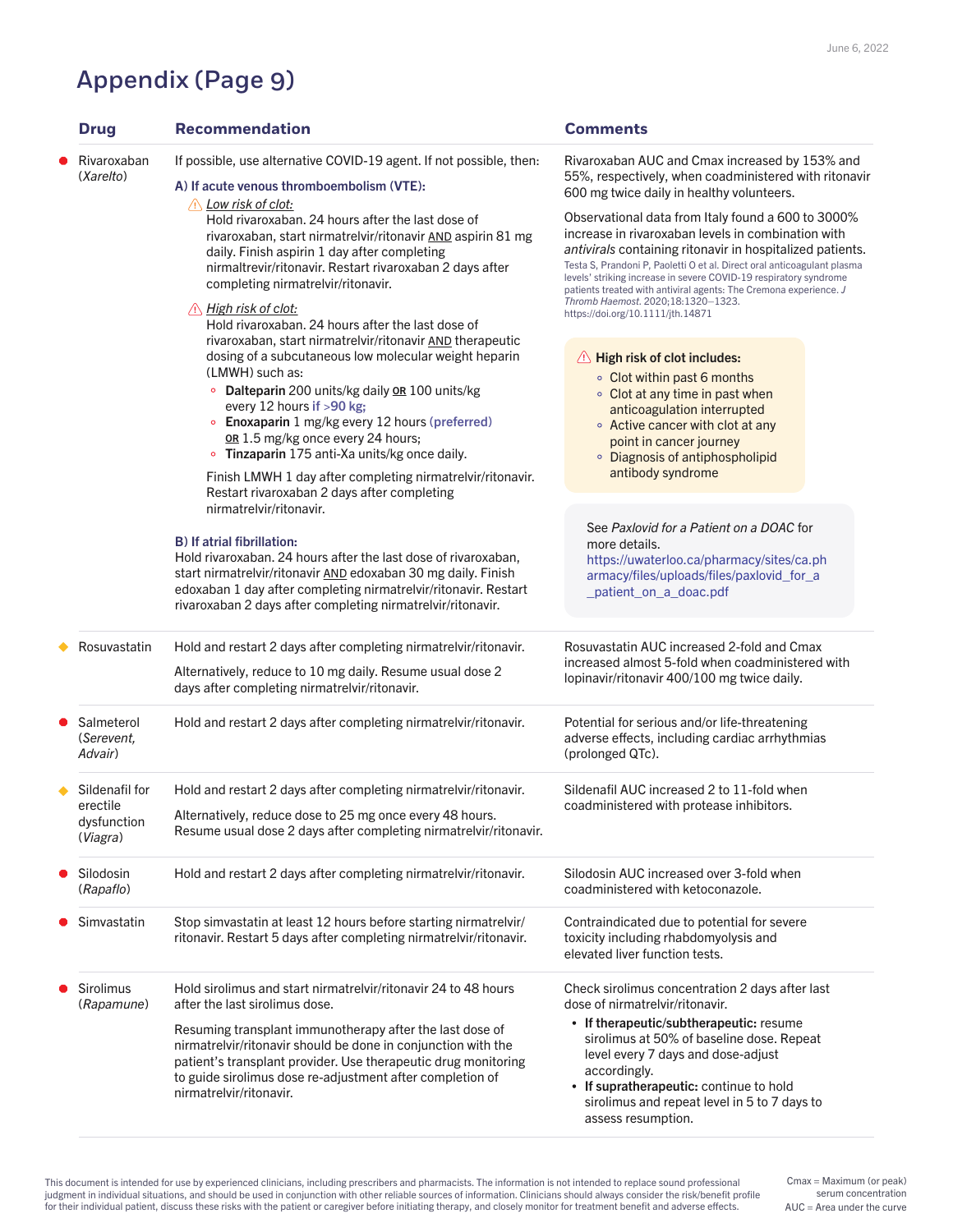This document is intended for use by experienced clinicians, including prescribers and pharmacists. The information is not intended to replace sound professional judgment in individual situations, and should be used in conjunction with other reliable sources of information. Clinicians should always consider the risk/benefit profile for their individual patient, discuss these risks with the patient or caregiver before initiating therapy, and closely monitor for treatment benefit and adverse effects. AUC = Area under the curve

| <b>Drug</b>                                              | <b>Recommendation</b>                                                                                                                                                                                                                                                                                                                                                                                                                                                                                                                                                                                                                                                                                                                                             | <b>Comments</b>                                                                                                                                                                                                                                                                                                                                                                                   |
|----------------------------------------------------------|-------------------------------------------------------------------------------------------------------------------------------------------------------------------------------------------------------------------------------------------------------------------------------------------------------------------------------------------------------------------------------------------------------------------------------------------------------------------------------------------------------------------------------------------------------------------------------------------------------------------------------------------------------------------------------------------------------------------------------------------------------------------|---------------------------------------------------------------------------------------------------------------------------------------------------------------------------------------------------------------------------------------------------------------------------------------------------------------------------------------------------------------------------------------------------|
| <b>Tacrolimus</b><br>(Prograf, Advagraf,<br>Envarsus)    | Immediate release ( <i>Prograf</i> , generics): hold tacrolimus and start<br>nirmatrelvir/ritonavir 12 hours after the last tacrolimus dose.<br>Extended (Advagraf) or prolonged ( <i>Envarsus</i> ) release: hold the<br>long acting tacrolimus and start nirmatrelvir/ritonavir 24 hours<br>after the last tacrolimus dose.<br>Resuming transplant immunotherapy after the last dose of<br>nirmatrelvir/ritonavir should be guided by therapeutic drug<br>monitoring and in conjunction with the patient's transplant<br>provider.                                                                                                                                                                                                                              | For all forms of tacrolimus: check tacrolimus<br>concentrations 2 days after the last dose of<br>nirmatrelvir/ritonavir.<br>• If therapeutic/subtherapeutic: resume<br>tacrolimus at 25 to 75% of baseline dose;<br>repeat level every 2 to 4 days and adjust<br>dose accordingly.<br>• If supratherapeutic: continue to hold<br>tacrolimus; repeat level in 2 to 4 days to<br>assess resumption. |
| <b>Tadalafil for</b><br>erectile dysfunction<br>(Cialis) | Hold and restart 2 days after completing nirmatrelvir/ritonavir.<br>Alternatively, reduce the dose to 10 mg once every 72 hours.<br>Resume usual dose 2 days after completing<br>nirmatrelvir/ritonavir.                                                                                                                                                                                                                                                                                                                                                                                                                                                                                                                                                          | Tadalafil AUC increased 124% when<br>coadministered with ritonavir 200 mg twice<br>daily.                                                                                                                                                                                                                                                                                                         |
| Tamsulosin<br>(Flomax)                                   | Hold and restart 2 days after completing nirmatrelvir/ritonavir.<br>Alternatively, may consider using 0.4 mg daily or giving every<br>other day in patients with heightened risk of urinary retention.<br>Monitor for hypotension.                                                                                                                                                                                                                                                                                                                                                                                                                                                                                                                                | Tamsulosin AUC increased almost 3-fold when<br>coadministered with ketoconazole.                                                                                                                                                                                                                                                                                                                  |
| Ticagrelor<br>(Brilinta)                                 | Acute coronary syndrome (ACS)/percutaneous coronary<br>intervention (PCI):<br>• If $<$ 1 month since ACS: Suggest alternative COVID-19<br>agent.<br>• If $<$ 3 months since ACS or $<$ 1 month since PCI (no ACS):<br>Switch to prasugrel (if age <75, weight >60 kg, and no<br>history of stroke/TIA) during nirmatrelvir/ritonavir therapy.<br>• If $>3$ months since ACS or $>1$ month since PCI (no ACS):<br>Consider temporarily holding ticagrelor (i.e., no switching)<br>during nirmatrelvir/ritonavir therapy and resuming after. If<br>not taking acetylsalicylic acid (ASA), consider switching to<br>prasugrel (if age $\langle 70,$ weight $\langle 60 \text{ kg},$ and no history of<br>stroke/TIA) or half-dose of ticagrelor (45 mg twice daily). | Ticagrelor AUC increased 36% when<br>coadministered with a single dose of ritonavir<br>100 mg.                                                                                                                                                                                                                                                                                                    |
| Tramadol                                                 | Reduce tramadol dose by 50% and monitor for pain relief and<br>opioid toxicity. Resume usual dose 2 days after completing<br>nirmatrelvir/ritonavir.                                                                                                                                                                                                                                                                                                                                                                                                                                                                                                                                                                                                              | Inhibition of CYP3A4 may increase tramadol<br>concentrations. Inhibition of CYP2D6 can<br>decrease conversion of tramadol to a more<br>active metabolite, but this is not expected to<br>be significant when coadministered with<br>nirmatrelvir/ritonavir.                                                                                                                                       |
| Triazolam ( <i>Halcion</i> )                             | Hold and restart 2 days after completing nirmatrelvir/ritonavir.<br>If an anxiolytic is needed, use lorazepam, oxazepam, or<br>temazepam at usual doses.                                                                                                                                                                                                                                                                                                                                                                                                                                                                                                                                                                                                          | Due to prolonged benzodiazepine half-life,<br>coadministration is not recommended.<br>Triazolam half-life increased from 4 to 50<br>hours when coadministered with ritonavir 200<br>mg x 4 doses.                                                                                                                                                                                                 |
| Vardenafil (Levitra) for<br>erectile dysfunction         | Hold and restart 2 days after completing nirmatrelvir/ritonavir.                                                                                                                                                                                                                                                                                                                                                                                                                                                                                                                                                                                                                                                                                                  | Vardenafil AUC increased 49-fold when<br>coadministered with ritonavir 600 mg twice<br>daily.                                                                                                                                                                                                                                                                                                     |
| Verapamil                                                | Reduce verapamil dose by 50% or take dose every other day.<br>Restart usual dose 2 days after completing<br>nirmatrelvir/ritonavir.<br>Monitor blood pressure. May consider continuing with usual<br>dosing in patients at low risk of bradycardia or hypotension.                                                                                                                                                                                                                                                                                                                                                                                                                                                                                                | Concentrations of calcium channel blockers<br>are expected to increase when coadministered<br>with nirmatrelvir/ritonavir.                                                                                                                                                                                                                                                                        |

TIA = Transient ischemic attack

## Appendix (Page 10)